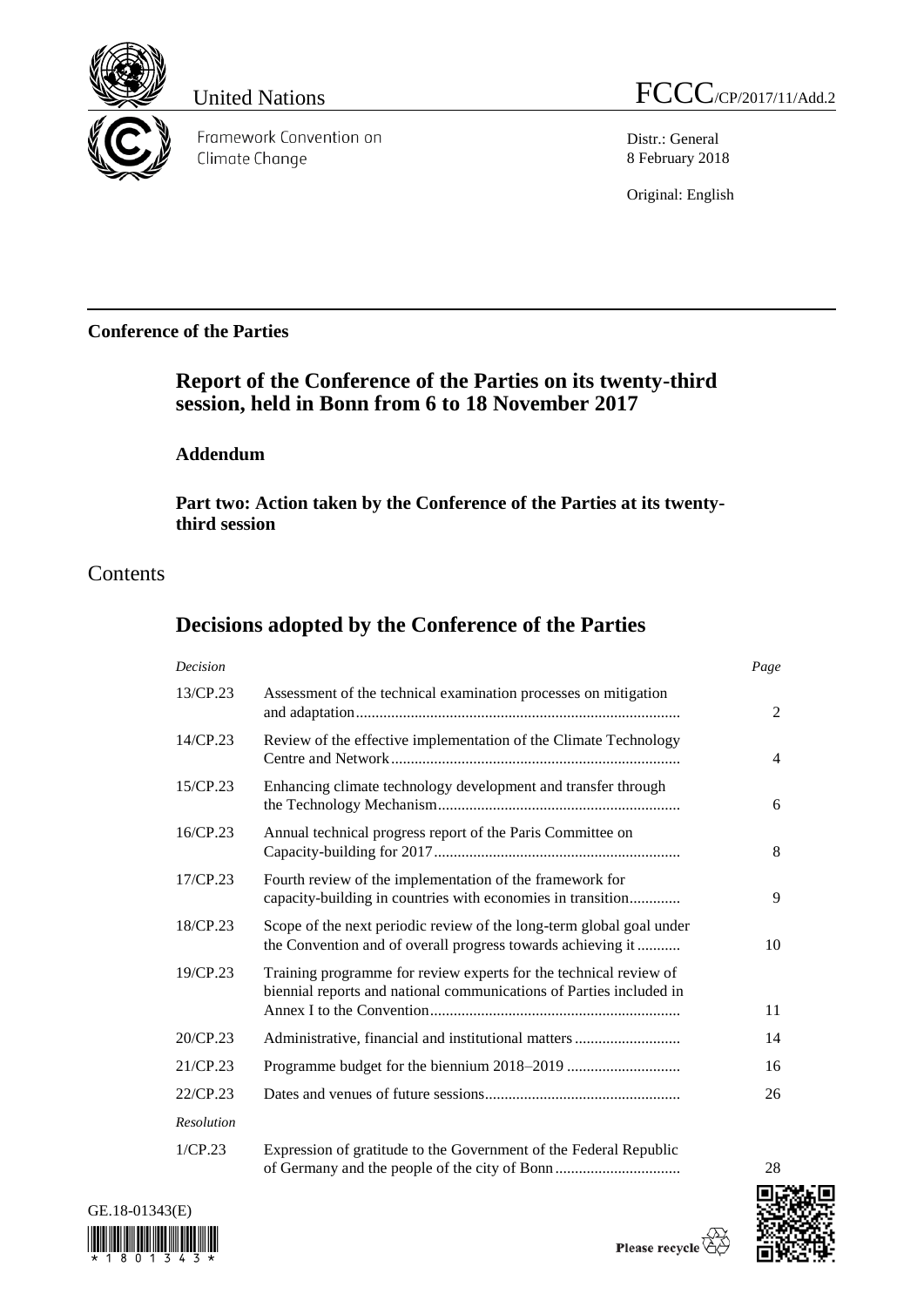# **Decision 13/CP.23**

# **Assessment of the technical examination processes on mitigation and adaptation**

### *The Conference of the Parties*,

*Recalling* its decision to conduct an assessment of the technical examination processes on mitigation and adaptation so as to improve their effectiveness.<sup>1</sup>

*Expressing its appreciation* to the Chairs of the subsidiary bodies, the high-level champions, the Adaptation Committee, the Technology Executive Committee, Parties and non-Party stakeholders for the efforts undertaken and outputs produced so far in the implementation of the technical examination processes,

*Having* conducted the assessment of the technical examination processes and considered ways of improving their effectiveness,

1. *Stresses* the urgency of improving the technical examination processes, as outlined in decision 1/CP.21, including to better integrate them with the Marrakech Partnership for Global Climate Action;

2. *Strongly urges* the Chairs of the subsidiary bodies, the high-level champions,<sup>2</sup> the Adaptation Committee, the Technology Executive Committee and the Climate Technology Centre and Network to focus the technical examination processes on specific policy options and opportunities for enhancing mitigation and adaptation that are actionable in the short term, including those with sustainable development co-benefits;

3. *Also strongly urges* the high-level champions to identify, by 12 January 2018, in consultation with the Technology Executive Committee and the Climate Technology Centre and Network, topics for the technical examination process on mitigation for the period until 2020;

4. *Requests* the Technology Executive Committee and the Climate Technology Centre and Network to include in their joint annual report to the Conference of the Parties, having consulted with the high-level champions thereon, recommendations for Parties and other organizations on ways forward and necessary actions to be taken based on the outcomes of the technical expert meetings;<sup>3</sup>

5. *Also requests* the Adaptation Committee, in conducting the technical examination process on adaptation, to consider the needs of Parties expressed in their nationally determined contributions, national adaptation plans and national communications, to address all four functions of the technical examination process on adaptation,<sup>4</sup> and to include in its annual report to the Conference of the Parties recommendations for respective processes and for constituted bodies under the Convention, Parties and other organizations on ways forward and necessary actions to be taken based on the outcomes of the technical expert meetings;

6. *Invites* expert organizations, constituted bodies under the Convention and non-Party stakeholders to enhance their engagement in the technical examination processes;

7. *Also invites* expert organizations to volunteer, through the secretariat, to lead the organization of relevant technical expert meetings;

8. *Further invites* the lead expert organizations and *requests* the secretariat, as appropriate, in organizing the technical expert meetings:

1

<sup>&</sup>lt;sup>1</sup> Decision 1/CP.21, paragraphs 113 and 131.

<sup>2</sup> Decision 1/CP.21, paragraphs 121 and 122.

<sup>&</sup>lt;sup>3</sup> Decision 1/CP.21, paragraphs  $111(a)$  and  $129(a)$ .

<sup>4</sup> Decision 1/CP.21, paragraph 127.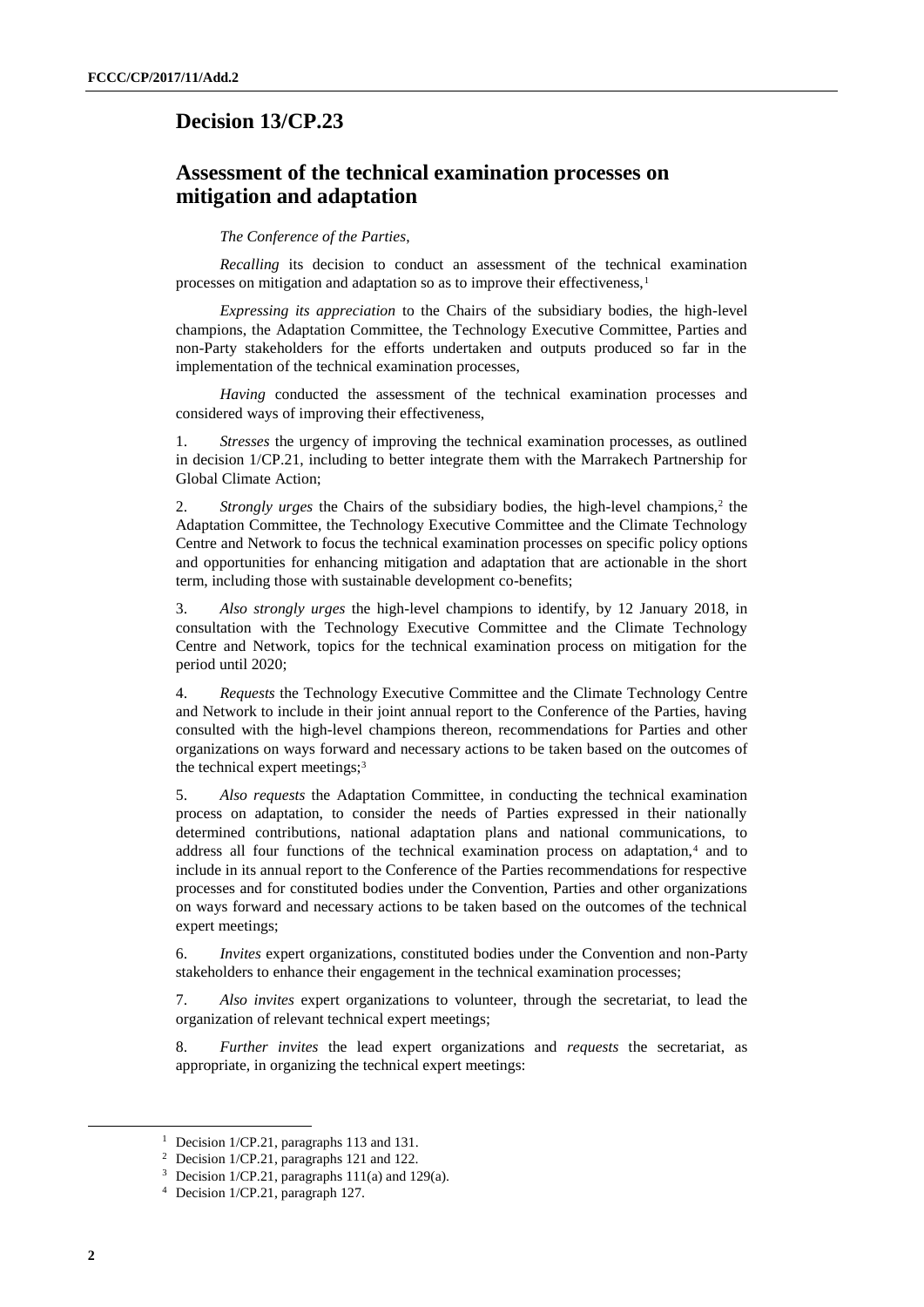(a) To make the technical expert meetings more interactive, including by means of round tables, thematic dialogues and virtual participation;

(b) To make the agenda and guiding questions for the technical expert meetings available well in advance thereof;

(c) To conclude the technical expert meetings with a session on proposing ways forward and necessary actions in relation to the identified policy options and opportunities referred to in paragraph 2 above for inclusion in the technical papers<sup>5</sup> and subsequent summaries for policymakers;<sup>6</sup>

9. *Invites* Parties and non-Party stakeholders to organize regional technical expert meetings, building on existing regional climate action events, as appropriate, with a view to examining specific finance, technology and capacity-building resources necessary to scale up actions in regional contexts, including through regional mitigation and adaptation initiatives, and to provide their reports thereon to the secretariat as input to the technical examination processes;

10. *Strongly urges* the Chairs of the subsidiary bodies, the high-level champions, the Adaptation Committee, the Technology Executive Committee and the Climate Technology Centre and Network to ensure the necessary continuity of and follow-up on the identified policy options and opportunities referred to in paragraph 2 above, including by informing the summaries for policymakers,<sup>7</sup> the high-level events<sup>8</sup> and the Talanoa dialogue;

11. *Invites* Parties and non-Party stakeholders to share experience on actions taken and pledges made towards addressing the recommendations referred to in paragraphs 4 and 5 above as input to the relevant technical papers, summaries for policymakers and high-level events.

> *12th plenary meeting 17 November 2017*

1

<sup>5</sup> Decision 1/CP.21, paragraphs 111(b) and 129(b).

 $6$  Decision 1/CP.21, paragraphs 111(c) and 129(b).

<sup>7</sup> As footnote 6 above.

<sup>8</sup> Decision 1/CP.21, paragraph 120.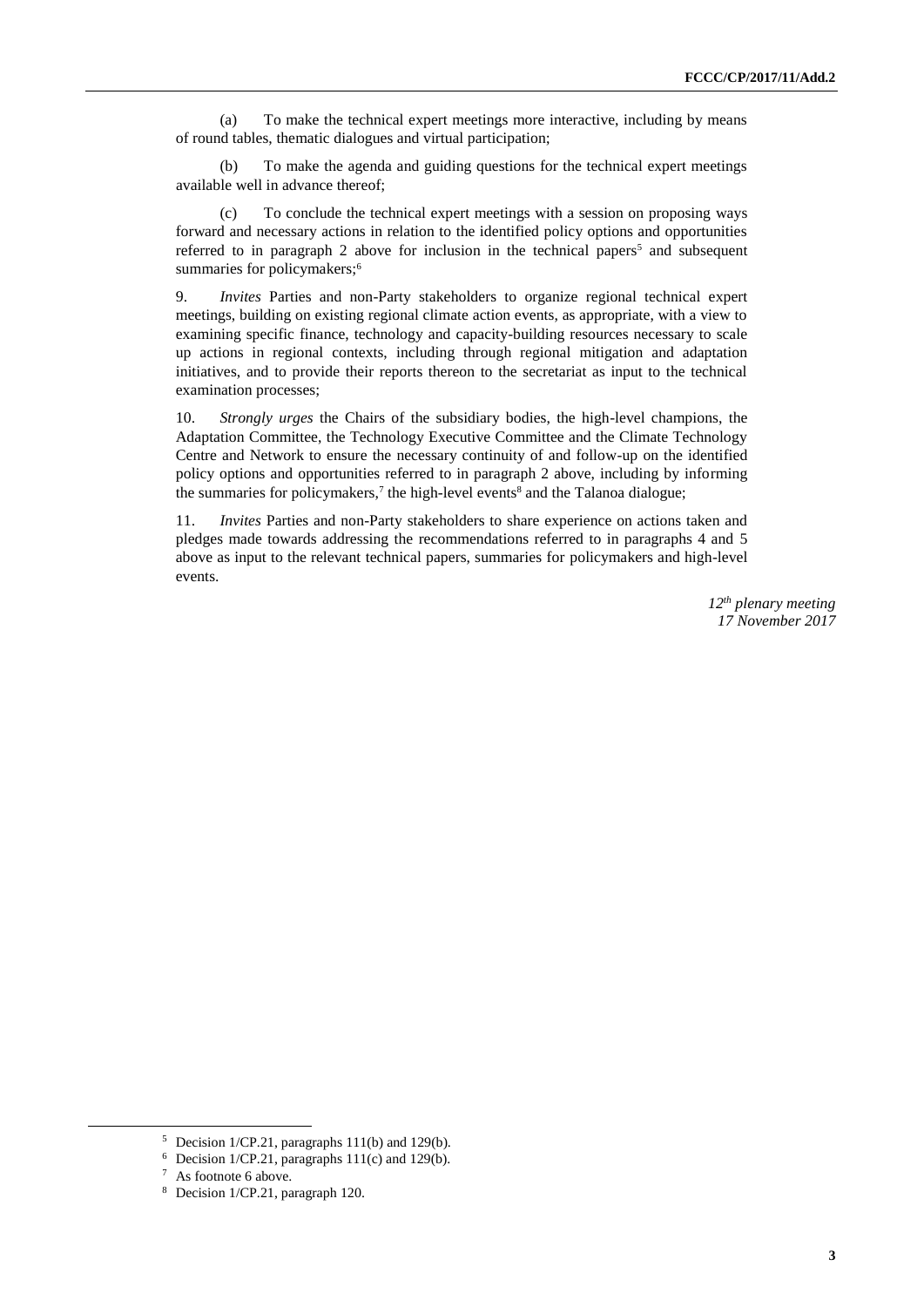# **Decision 14/CP.23**

# **Review of the effective implementation of the Climate Technology Centre and Network**

*The Conference of the Parties*,

*Recalling* decisions 1/CP.16, 2/CP.17, 1/CP.18 and 14/CP.18,

1. *Welcomes* the report on the independent review of the effective implementation of the Climate Technology Centre and Network (hereinafter referred to as the independent review)<sup>1</sup> commissioned by the secretariat in response to decision  $2/CP.17$ , annex VII, paragraph 20;

2. *Welcomes with appreciation* the support provided by Parties<sup>2</sup> and the Global Environment Facility, and the financial and in-kind contributions from the United Nations Environment Programme, the United Nations Industrial Development Organization and other consortium partners of the Climate Technology Centre and Network in supporting the operationalization and activities of the Climate Technology Centre and Network;

3. *Notes* the key findings of the independent review regarding the relevance, effectiveness, efficiency, impact and sustainability of the services provided by the Climate Technology Centre and Network, as contained in the report referred to in paragraph 1 above;<sup>3</sup>

4. *Also notes* the achievements and challenges regarding the effective implementation of the Climate Technology Centre and Network, as contained in the report referred to in paragraph 1 above;<sup>4</sup>

5. *Decides* to renew the memorandum of understanding between the Conference of the Parties and the United Nations Environment Programme regarding the hosting of the Climate Technology Centre, as contained in annex I to decision 14/CP.18, for a further four-year period, in accordance with decision 2/CP.17, annex VII, paragraph 22;

6. *Authorizes* the Executive Secretary to sign, on behalf of the Conference of the Parties, the memorandum of understanding referred to in paragraph 5 above;

7. *Invites* the United Nations Environment Programme, as the host of the Climate Technology Centre, with the support of the Climate Technology Centre and Network and in consultation with its Advisory Board, and within their respective functions and mandates,<sup>5</sup> to provide a management response to the relevant findings and recommendations of the independent review for consideration by the Subsidiary Body for Implementation at its forty-eighth session (April–May 2018), taking into account Parties' deliberations at this session;

8. *Requests* the Subsidiary Body for Implementation, at its forty-eighth session, to consider the findings and recommendations of the independent review, and the management response from the United Nations Environment Programme referred to in paragraph 7 above with a view to recommending a draft decision on enhancing the performance of the Climate Technology Centre and Network for consideration and adoption by the Conference of the Parties at its twenty-fourth session (December 2018);

9. *Notes* that the Climate Technology Centre and Network continues to face challenges that need attention regarding sustainable funding for implementing its functions, and that

-

<sup>1</sup> FCCC/CP/2017/3.

<sup>2</sup> Canada, Denmark, European Union, Finland, Germany, Ireland, Italy, Japan, Norway, Republic of Korea, Spain, Switzerland and United States of America.

<sup>3</sup> FCCC/CP/2017/3, paragraphs 51–82.

<sup>4</sup> FCCC/CP/2017/3, paragraphs 83 and 84.

<sup>5</sup> Decision 2/CP.17, annex VII, and decision 14/CP.18, annex I.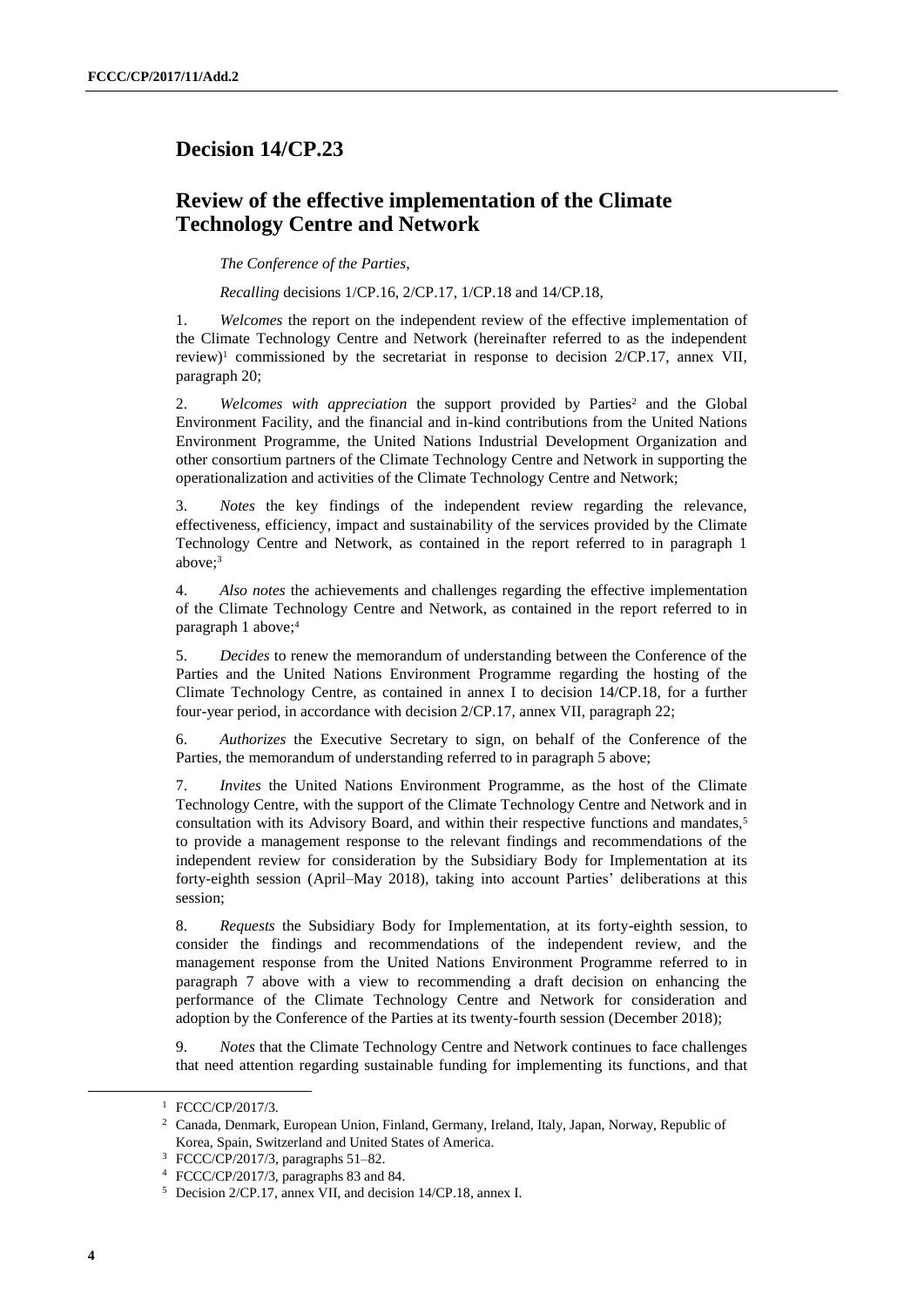further financial support should be provided, recalling decision 2/CP.17, paragraphs 139 and 141;

10. *Requests* the secretariat, pursuant to decision 2/CP.17, annex VII, paragraph 20*,* and subject to the availability of financial resources, to commission the second independent review of the effective implementation of the Climate Technology Centre and Network for consideration by the Conference of the Parties at its twenty-seventh session (November 2021), taking into account lessons learned from the first independent review, including issues related to the timing of the review report and the management response referred to in paragraph 7 above.

> *12th plenary meeting 17 November 2017*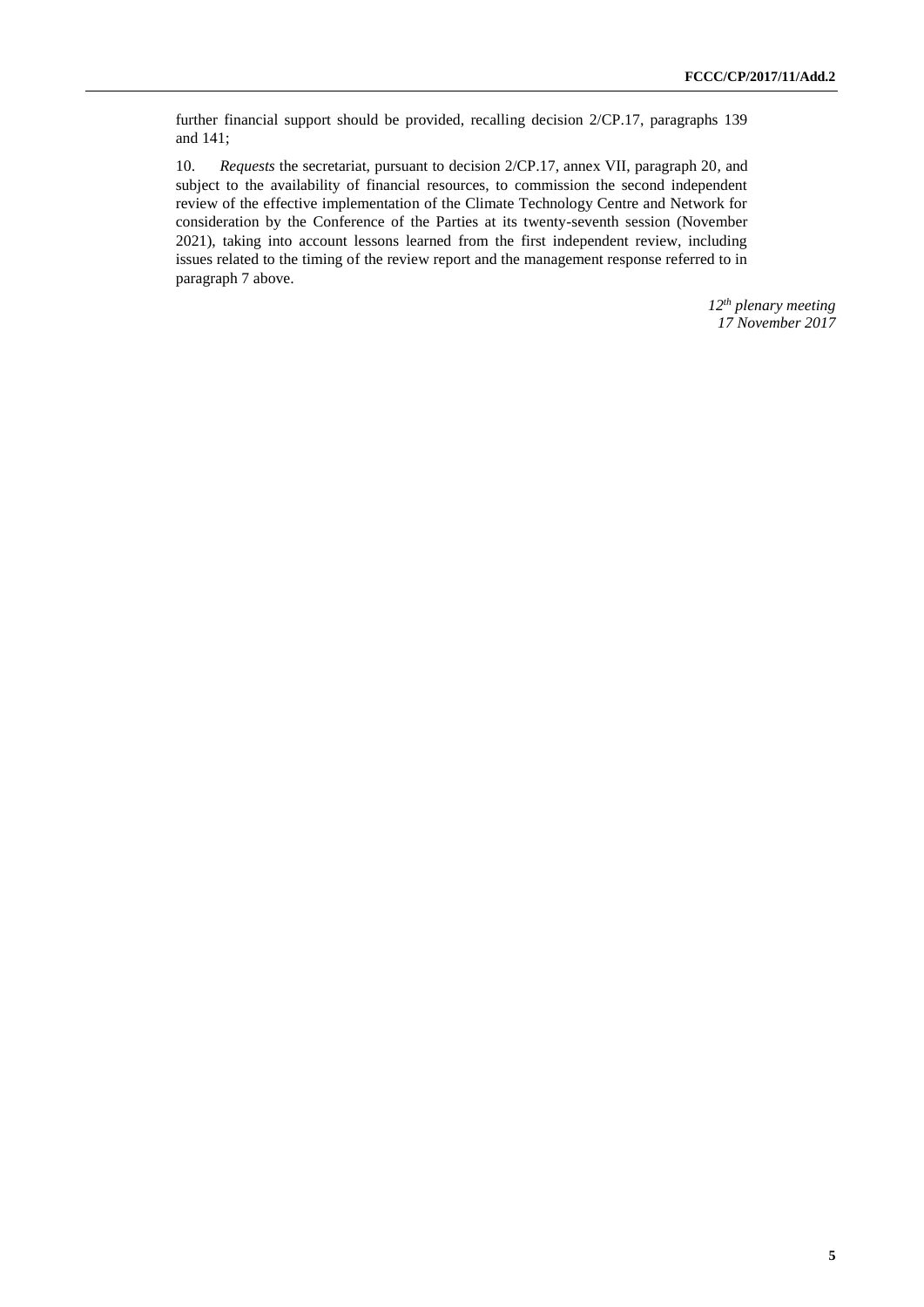# **Decision 15/CP.23**

# **Enhancing climate technology development and transfer through the Technology Mechanism**

*The Conference of the Parties*,

*Recalling* decisions 1/CP.18, 13/CP.18, 17/CP.20, 12/CP.21 and 15/CP.22,

1. *Welcomes* the joint annual report of the Technology Executive Committee and the Climate Technology Centre and Network for 2017, including the key messages and recommendations contained therein, and the progress of their work to facilitate the effective implementation of the Technology Mechanism;<sup>1</sup>

2. *Acknowledges* the work undertaken by the Technology Executive Committee and the Climate Technology Centre and Network in supporting the implementation of the Paris Agreement, and *looks forward* to enhanced efforts in this regard in the future, taking into consideration gender, endogenous technologies, including knowledge from local communities and indigenous peoples, and the balance between adaptation and mitigation;

3. *Welcomes with appreciation* the inclusion in the joint annual report referred to in paragraph 1 above of information on challenges and lessons learned by the Technology Executive Committee and the Climate Technology Centre and Network in implementing their respective mandates;

4. *Takes note* of the updated procedures for preparing the joint annual report of the Technology Executive Committee and the Climate Technology Centre and Network, as contained in annex I to the joint annual report referred to in paragraph 1 above;

5. *Requests* the Technology Executive Committee and the Climate Technology Centre and Network to carry out monitoring and evaluation of the impacts of the implementation of their respective mandates;

6. *Notes with appreciation* the collaboration between the Technology Executive Committee and the Climate Technology Centre and Network, and *encourages* the two bodies to continue to strengthen the collaboration across the entire technology cycle;

# **I. Activities and performance of the Technology Executive Committee in 2017**

7. *Welcomes* the progress made by the Technology Executive Committee in advancing the implementation of its rolling workplan for  $2016-2018$ ,<sup>2</sup> including in the areas of: adaptation; climate technology financing; emerging and cross-cutting issues; innovation and research, development and demonstration; mitigation; and technology needs assessments;

8. *Invites* Parties and all relevant stakeholders working on technology development and transfer, when implementing climate technology action, to consider the key messages and recommendations of the Technology Executive Committee, noting that these are in the areas of innovation, industrial energy and material efficiency, and technology needs assessments;

9. *Also invites* the Technology Executive Committee to continue to enhance the linkages between the technology needs assessments process and the nationally determined contributions process, and between the technology needs assessments process and the national adaptation plans process;

-

<sup>&</sup>lt;sup>1</sup> FCCC/SB/2017/3.

<sup>&</sup>lt;sup>2</sup> Technology Executive Committee document TEC/2016/12/13-an. Available a[t https://goo.gl/nybgmc.](https://goo.gl/nybgmc)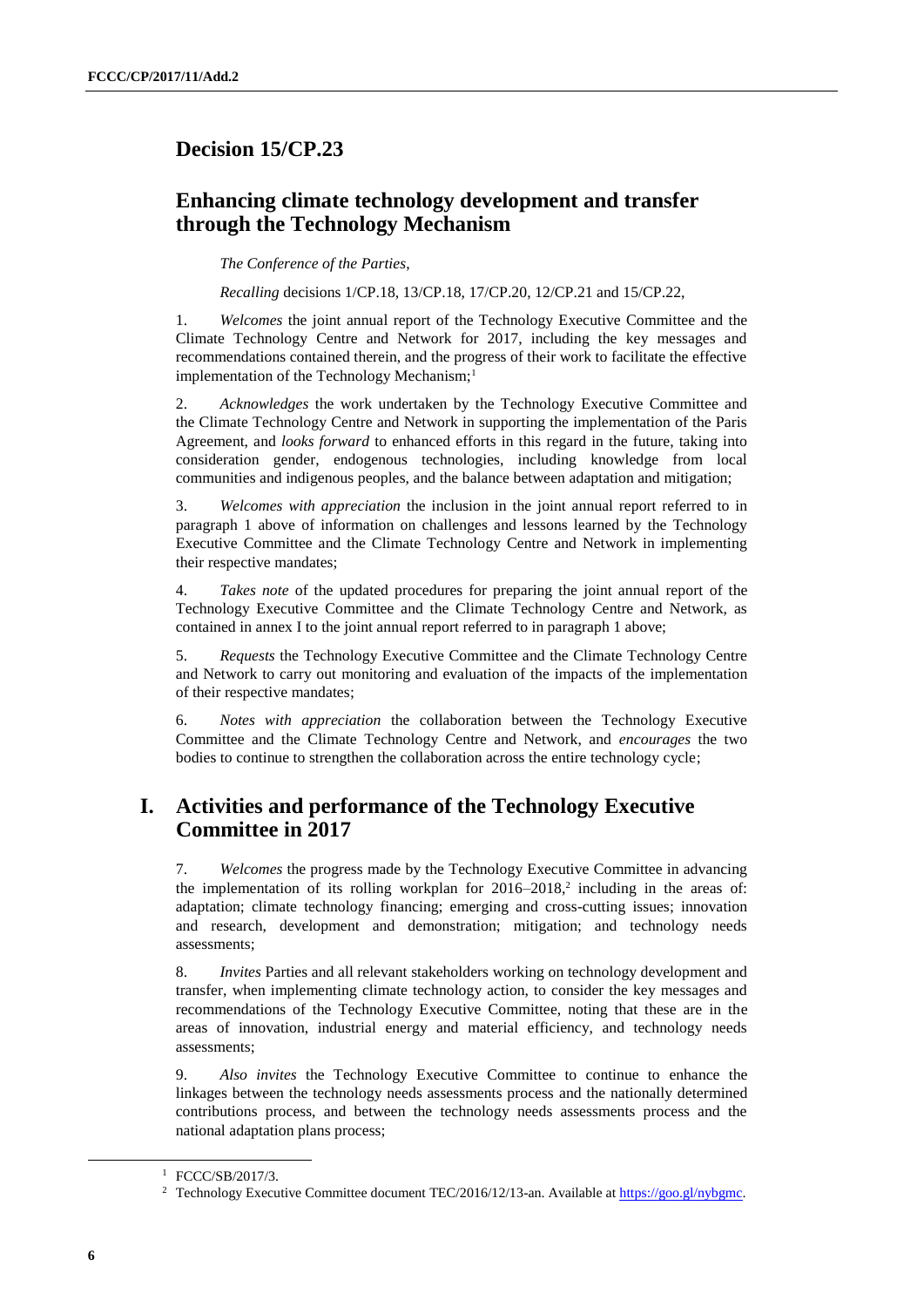10. *Encourages* the Technology Executive Committee to continue strengthening collaboration with other constituted bodies under the Convention, including the Adaptation Committee and the Executive Committee of the Warsaw International Mechanism for Loss and Damage associated with Climate Change Impacts;

11. *Invites* the Technology Executive Committee to enhance its communication and outreach strategy;

# **II. Activities and performance of the Climate Technology Centre and Network in 2017**

12. *Welcomes* the progress made by the Climate Technology Centre and Network in 2017 in implementing its programme of work, including by enhancing its response to the increased requests for technical assistance; broadening the network membership; and increasing the use of expertise sourced from the network to address the requests for technical assistance;

13. *Encourages* the Climate Technology Centre and Network to continue strengthening partnership and collaboration with relevant stakeholders;

14. *Notes* that the Climate Technology Centre and Network continues to face challenges that need attention regarding sustainable funding for implementing its functions, and that further financial support should be provided, recalling decision 2/CP.17, paragraphs 139 and 141;

15. *Welcomes with appreciation* the ongoing collaboration between the Climate Technology Centre and Network and the Green Climate Fund, wherein the services and expertise of the Climate Technology Centre and Network can strengthen proposals seeking support from the Readiness and Preparatory Support Programme and the Project Preparation Facility of the Green Climate Fund;

16. *Welcomes* the engagement of the Climate Technology Centre and Network with the Global Environment Facility and multilateral development banks regarding collaborative activities, including the implementation of technical assistance requests with scalable investment potential;

17. *Invites* the Climate Technology Centre and Network to continue providing support for enhancing the capacity of national designated entities;

18. *Also invites* Parties that have not yet nominated their national designated entities to communicate their nomination to the secretariat through their national focal point.

> *12th plenary meeting 17 November 2017*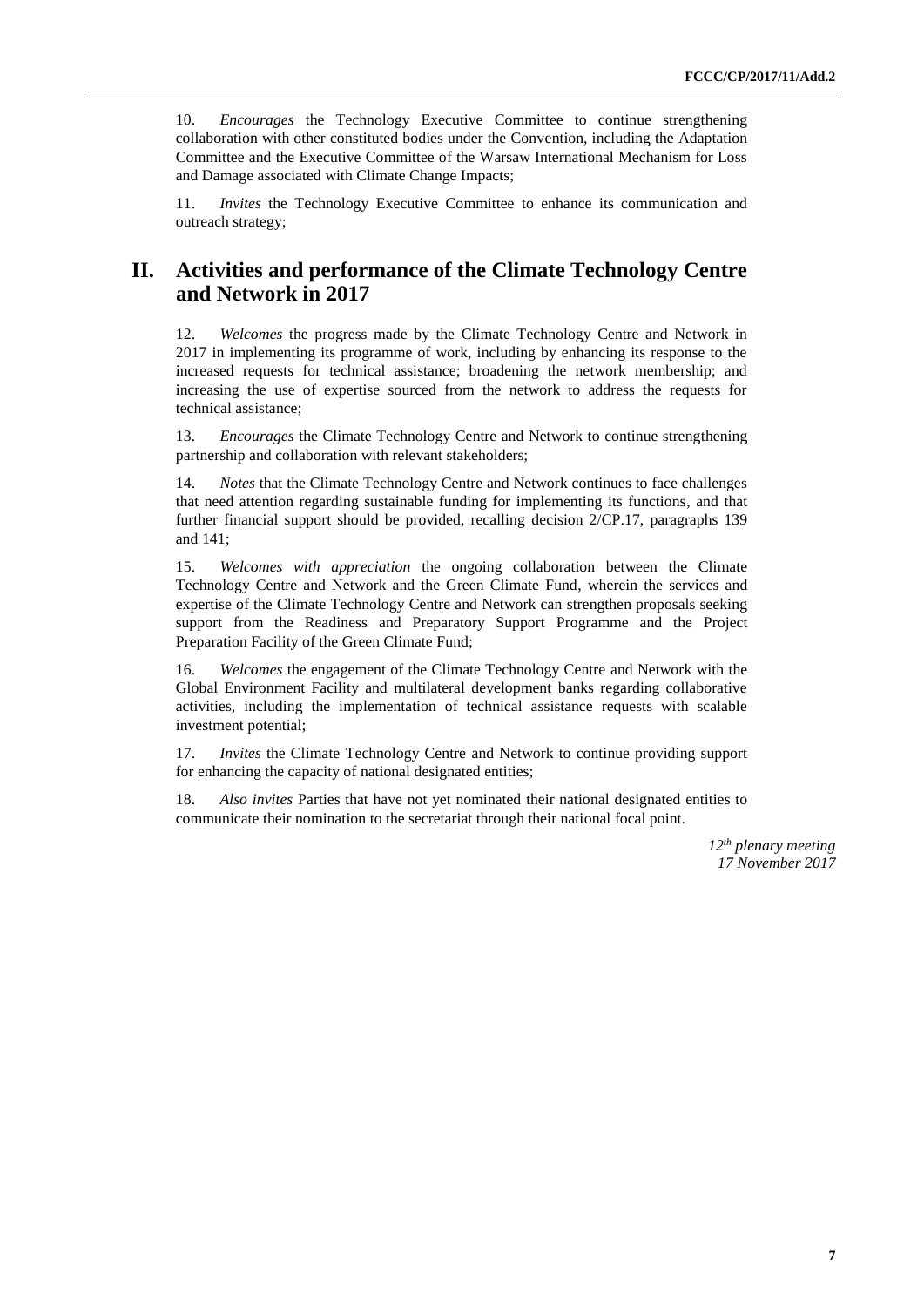# **Decision 16/CP.23**

# **Annual technical progress report of the Paris Committee on Capacity-building for 2017**

*The Conference of the Parties*,

*Recalling* decisions 2/CP.17, 1/CP.21, 2/CP.22 and 16/CP.22,

1. *Emphasizes* the importance of addressing the capacity gaps and needs, both current and emerging, related to implementing capacity-building activities in developing country Parties;

2. *Appreciates* the work of the Paris Committee on Capacity-building in its first year;

3. *Welcomes* the annual technical progress report of the Paris Committee on Capacitybuilding for 2017,<sup>1</sup> taking note of the recommendations contained therein;

4. *Takes note* of the rules of procedure and working modalities of the Paris Committee on Capacity-building;<sup>2</sup>

5. *Also takes note* of the rolling workplan of the Paris Committee on Capacity-building for 2017–2019;<sup>3</sup>

6. *Invites* Parties and relevant institutions to provide support and resources to the Paris Committee on Capacity-building in implementing its 2017–2019 workplan in the light of the aim of the Paris Committee on Capacity-building, established by decision 1/CP.21;

7. *Encourages* the Paris Committee on Capacity-building, when implementing its workplan, to identify and collaborate with institutions and other stakeholders with relevant expertise, tools and resources, including bodies established under the Convention;

8. *Takes note* of the decision of the Paris Committee on Capacity-building to continue its 2017 focus area or theme of capacity-building activities for the implementation of nationally determined contributions in the context of the Paris Agreement in 2018;<sup>4</sup>

9. *Requests* the Subsidiary Body for Implementation to thematically align the next Durban Forum with the 2017–2018 focus area or theme of the Paris Committee on Capacity-building, taking note of the recommendation of the committee contained in its 2017 technical progress report;

10. *Also requests* the secretariat to help to identify communication modalities that would better accommodate the intersessional work of the Paris Committee on Capacity-building.

> *12th plenary meeting 17 November 2017*

1

<sup>1</sup> FCCC/SBI/2017/11.

<sup>2</sup> FCCC/SBI/2017/11, annex II.

<sup>3</sup> FCCC/SBI/2017/11, annex IV.

<sup>4</sup> FCCC/SBI/2017/11, annex III, in particular paragraphs 60 and 61.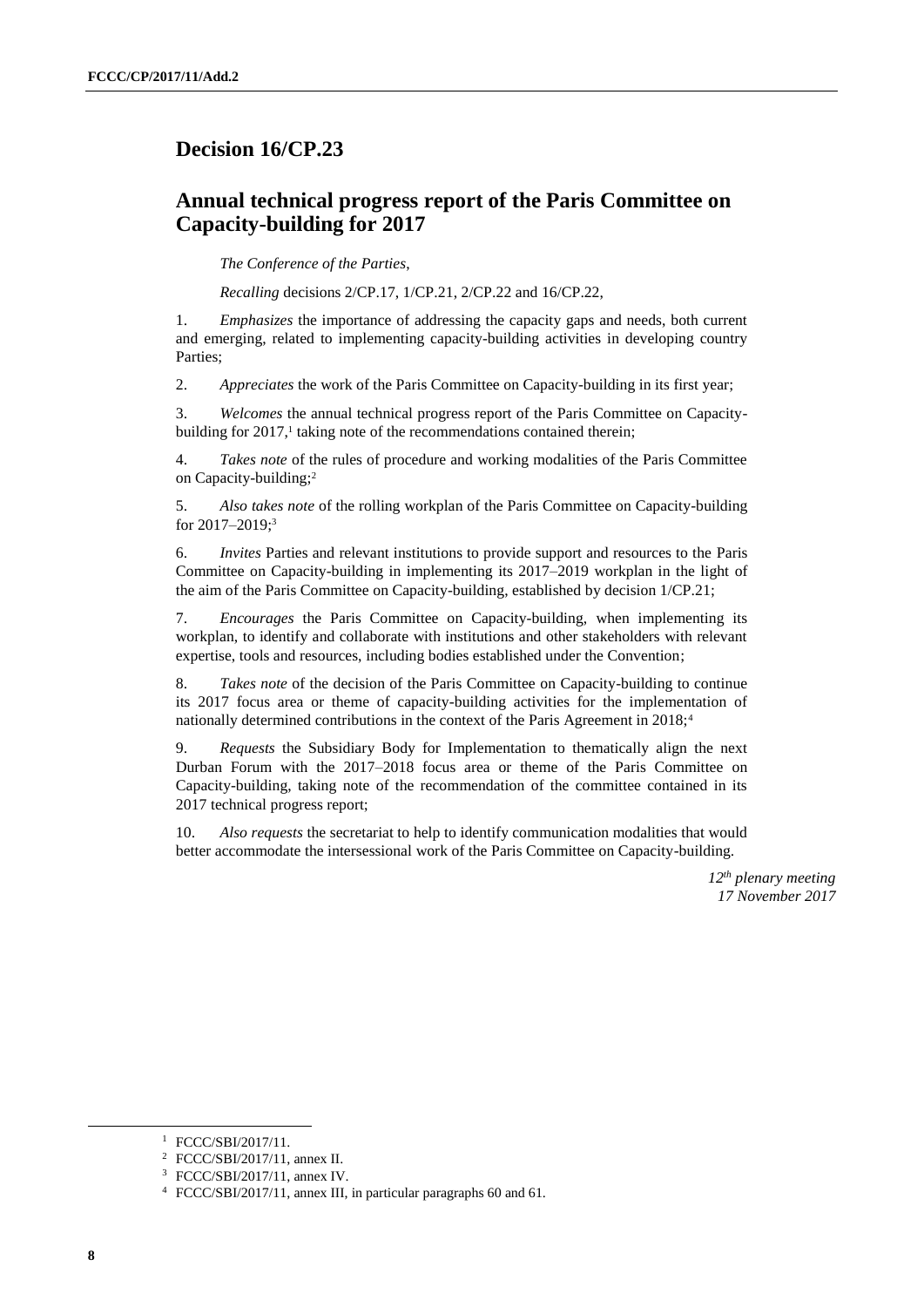# **Decision 17/CP.23**

# **Fourth review of the implementation of the framework for capacity-building in countries with economies in transition**

*The Conference of the Parties*,

*Recalling* decisions 3/CP.7, 9/CP.9, 3/CP.10, 2/CP.17 and 21/CP.18,

*Acknowledging* that capacity-building for countries with economies in transition is essential to enable them to implement effectively their commitments under the Convention,

*Having considered* the information provided by Parties, the submissions received in response to the invitations of the Conference of the Parties and the compilation and synthesis report in support of the fourth review of the implementation of the framework for capacity-building in countries with economies in transition established under decision 3/CP.7,

1. *Recognizes* that:

(a) Significant progress has been made in building the capacity of countries with economies in transition to mitigate and adapt to climate change, and that some recipients of assistance have started to transfer their own expertise, knowledge and lessons learned on capacity-building to Parties not included in Annex I to the Convention;

(b) Parties included in Annex I to the Convention and the Global Environment Facility, within its mandate, have provided adequate resources and assistance for the implementation of the framework for capacity-building in countries with economies in transition established under decision 3/CP.7;

(c) Support was also provided to countries with economies in transition by multilateral development banks and international financial institutions;

(d) Countries with economies in transition that are currently receiving support, notwithstanding the progress made, are in need of further capacity-building, in particular for the development and implementation of national low-carbon development strategies consistent with their national priorities and with their emission reduction targets;

2. *Reaffirms* that the scope of the needs identified in the framework for capacitybuilding in countries with economies in transition established under decision 3/CP.7 and the key factors identified in decision 3/CP.10 remain relevant and continue to be the basis for, and guide the implementation of, capacity-building activities in countries with economies in transition that are currently receiving support;

3. *Invites* Parties included in Annex II to the Convention and other Parties in a position to do so, the Global Environment Facility, multilateral and bilateral agencies, international organizations, multilateral development banks, international financial institutions and the private sector, or any further arrangements, as appropriate and within their mandates, to continue to provide support for capacity-building activities in countries with economies in transition that are currently receiving support;

4. *Decides* to conclude the fourth review, and *requests* the Subsidiary Body for Implementation, at its session to be held in June 2020, to initiate the fifth review of the implementation of the framework for capacity-building in countries with economies in transition with a view to completing this review at the twenty-sixth session of the Conference of the Parties (November 2020).

> *12th plenary meeting 17 November 2017*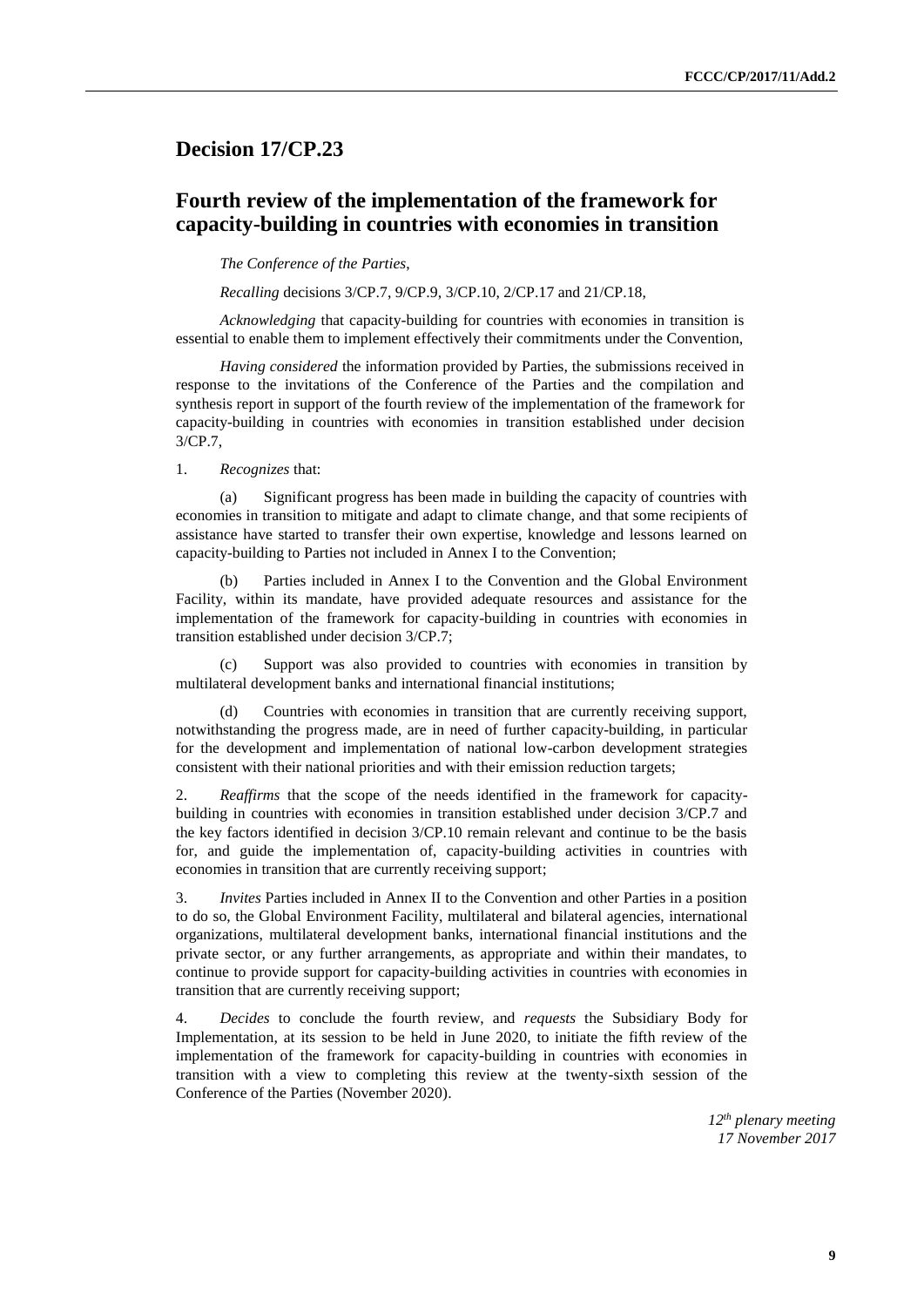# **Decision 18/CP.23**

# **Scope of the next periodic review of the long-term global goal under the Convention and of overall progress towards achieving it**

*The Conference of the Parties*,

*Recalling* decision 10/CP.21, paragraph 10,

*Noting* the recommendation by the Subsidiary Body for Scientific and Technological Advice and the Subsidiary Body for Implementation, at their forty-sixth sessions, on the scope of the next periodic review of the long-term global goal under the Convention and of overall progress towards achieving it,

*Decides* that the consideration of the scope of the next periodic review of the longterm global goal under the Convention and of overall progress towards achieving it should be resumed by the Subsidiary Body for Scientific and Technological Advice and the Subsidiary Body for Implementation at their sessions to be held in June 2019 with a view to the Subsidiary Body for Scientific and Technological Advice and the Subsidiary Body for Implementation forwarding a recommendation for consideration by the Conference of the Parties at its twenty-fifth session (November 2019) that will take into account the relevant work on the global stocktake under the Ad Hoc Working Group on the Paris Agreement, and the Talanoa dialogue, which will take place in 2018, and the technical examination processes.<sup>1</sup>

> *12th plenary meeting 17 November 2017*

 $\overline{a}$ 

<sup>&</sup>lt;sup>1</sup> FCCC/SBSTA/2016/2, paragraph 46, and FCCC/SBI/2016/8, paragraph 132.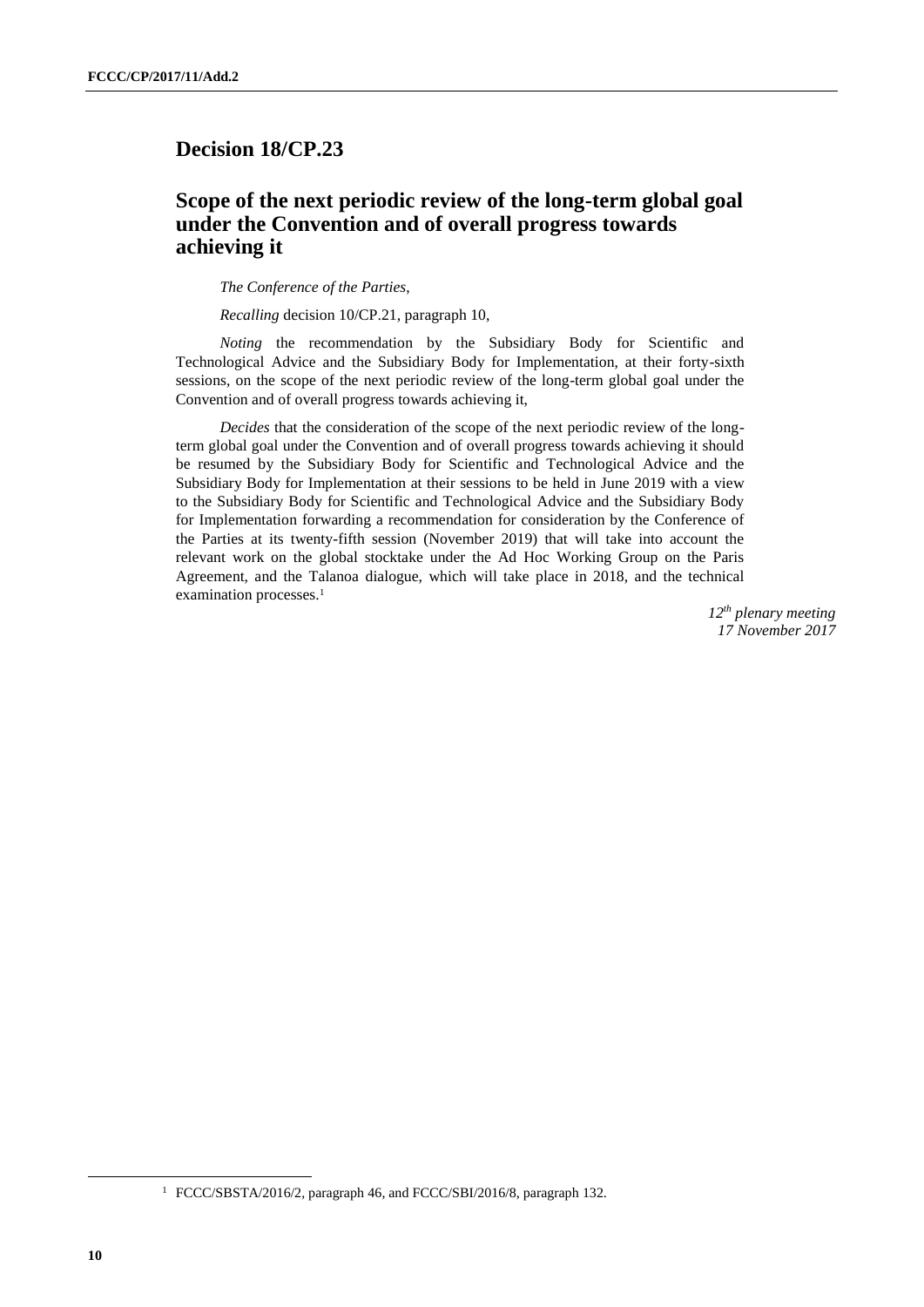## **Decision 19/CP.23**

# **Training programme for review experts for the technical review of biennial reports and national communications of Parties included in Annex I to the Convention**

*The Conference of the Parties*,

*Recalling* Articles 4, 7 and 12 of the Convention and decisions 2/CP.1, 9/CP.2, 6/CP.3, 4/CP.5, 33/CP.7, 18/CP.10, 1/CP.13, 2/CP.17 and 19/CP.18 on national communications and biennial reports,

*Also recalling* decision 13/CP.20 on the guidelines for the technical review of information reported under the Convention related to greenhouse gas inventories, biennial reports and national communications by Parties included in Annex I to the Convention,

*Further recalling* decision 15/CP.20 on the training programme for review experts for the technical review of biennial reports and national communications of Parties included in Annex I to the Convention,

*Having considered* the relevant recommendations of the Subsidiary Body for Scientific and Technological Advice,

*Recognizing* the importance of the training programme for review experts for the technical review of biennial reports and national communications of Parties included in Annex I to the Convention and the importance of enhancing the training programme,

1. *Requests* the secretariat to enhance the materials of the training programme, on the basis of decisions 24/CP.19 and 9/CP.21 and taking into account the experience gained in conducting the technical reviews of biennial reports and national communications of Parties included in Annex I to the Convention since 2014, before the start of the reviews of the seventh national communications and third biennial reports of Parties included in Annex I to the Convention in 2018;

2. *Also requests* the secretariat to enhance the user interface of the training courses with a view to making them more user-friendly;

3. *Further requests* the secretariat to implement the training programme and examinations for review experts for the technical review of biennial reports and national communications of Parties included in Annex I to the Convention as outlined in the annex;

4. *Requests* the secretariat to include, in its annual report to the Subsidiary Body for Scientific and Technological Advice on the composition of expert review teams, information on the training programme, in particular on examination procedures and the selection of trainees, so that Parties may assess the effectiveness of the programme.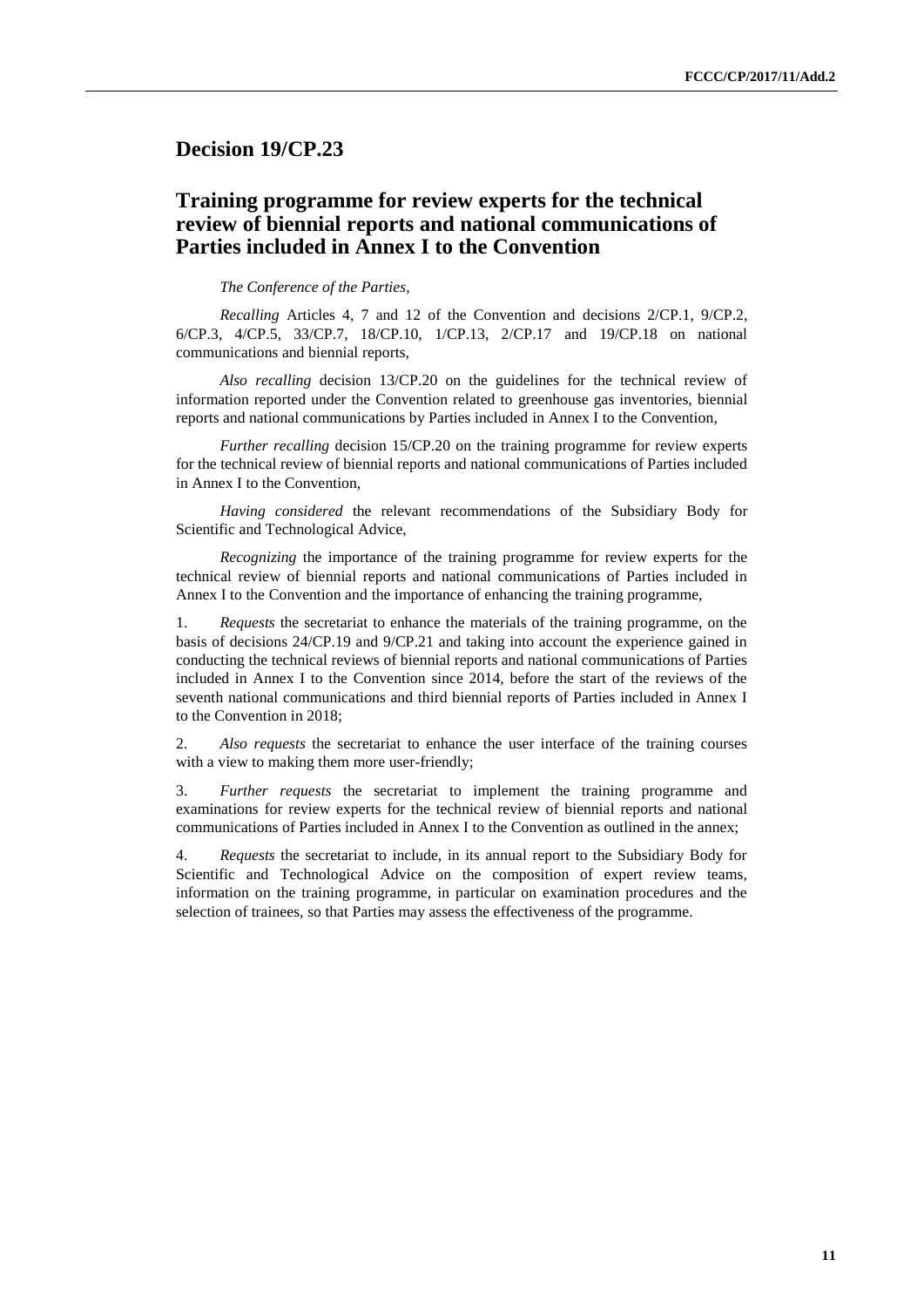## **Annex**

## **Training programme for review experts for the technical review of biennial reports and national communications of Parties included in Annex I to the Convention**

## **A. Details of the training programme**

1. The courses are intended to train review experts for the technical review of biennial reports and national communications of Parties included in Annex I to the Convention. All training courses will be available online and able to be downloaded. For trainees without easy access to the Internet, courses will be distributed through other electronic means. The courses will also be made available to others interested in the review process, provided that this does not require additional resources. All courses will be available upon request to trainees all year round, without facilitation by instructors.

2. All training courses will include an examination. Examination procedures will be standardized, objective and transparent.

3. The examination will take place online. In exceptional circumstances, other arrangements for examinations will be made, provided that the examinations take place under the supervision of the secretariat and that this does not require additional resources.

4. New review experts who successfully complete the relevant requirements of the training programme and pass the examinations will be invited to participate in a centralized or in-country review, working alongside experienced review experts.

5. Experts who do not pass an examination for a course at the first attempt may retake the examination up to two more times only, provided that the expert has fulfilled all of the tasks assigned during the training course in a timely manner and that the retake does not require the secretariat to incur additional costs.

## **B. Courses of the training programme**

### **1. General and cross-cutting aspects of the review of national communications and biennial reports**

**Description**: This course covers the reporting requirements and the procedures for the general aspects of the review process of national communications and biennial reports under the Convention, and aims to provide a comprehensive overview of the reporting and review requirements and guidance to expert review teams on the process and steps for conducting reviews under the international assessment and review process. The course promotes consistency and fairness in the review process by providing technical guidance on the general review approaches and use of tools.

**Preparation**: 2017.

**Implementation**: 2017–2020.

**Target audience**: New and experienced review experts and lead reviewers.

**Type of course**: E-learning, without an instructor.

**Examination requirements and format**: New review experts and new lead reviewers must pass the examination before participating in expert review teams. Lead reviewers and experienced experts are encouraged to take the examination. Online examination.

### **2. Technical review of targets and of policies and measures, their effects and their contribution to achieving those targets**

**Description**: This course provides general guidance and approaches for the technical review of information on national policy context and greenhouse gas (GHG) mitigation targets, policies and measures (PaMs), the effects of each individual PaM and their contribution to the reduction of GHG emissions.

**Preparation**: 2017.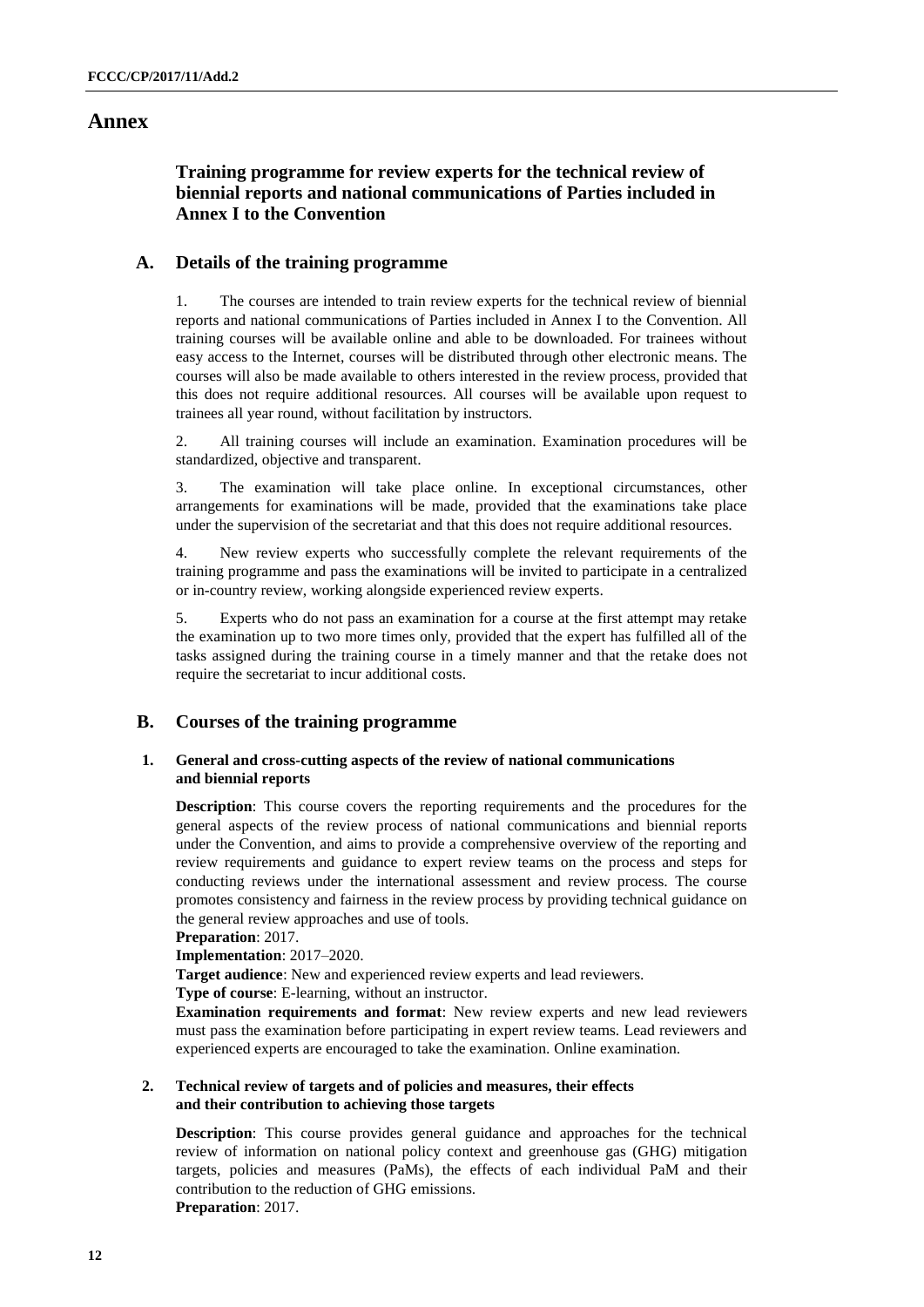#### **Implementation**: 2017–2020.

**Target audience**: New and experienced review experts reviewing targets and PaMs, and lead reviewers.

**Type of course**: E-learning, without an instructor.

**Examination requirements and format**: New review experts must pass the examination before participating in expert review teams. Lead reviewers and experienced experts reviewing targets and PaMs, their effects and their contribution to achieving those targets are encouraged to take the examination. Online examination.

### **3. Technical review of greenhouse gas emissions, emission trends, projections and the total effect of policies and measures**

**Description**: This course provides general guidance and approaches for the technical review of information on GHG emissions, emission trends, projections and the total effect of PaMs.

**Preparation**: 2017.

**Implementation**: 2017–2020.

**Target audience**: New and experienced review experts reviewing emission trends, projections and the total effect of PaMs, and lead reviewers.

**Type of course**: E-learning, without an instructor.

**Examination requirements and format**: New review experts must pass the examination before participating in expert review teams. Lead reviewers and experienced experts reviewing GHG emissions, emission trends, projections and the total effect of PaMs are encouraged to take the examination. Online examination.

### **4. Technical review of the provision of financial support, technology transfer and capacity-building**

**Description**: This course provides general guidance and approaches for the technical review of information on the provision of financial resources by Parties included in Annex II to the Convention to Parties not included in Annex I to the Convention, the promotion, facilitation and financing of the transfer of technology, and capacity-building, including creating national expertise on issues related to climate change, strengthening institutions and developing educational, training and awareness-raising activities.

**Preparation**: 2017.

## **Implementation**: 2017–2020.

**Target audience**: New and experienced review experts reviewing the provision of financial support, technology transfer and capacity-building, and lead reviewers.

**Type of course**: E-learning, without an instructor.

**Examination requirements and format**: New review experts must pass the examination before participating in expert review teams. Lead reviewers and experienced experts reviewing the provision of financial support, technology transfer and capacity-building are encouraged to take the examination. Online examination.

> *12th plenary meeting 17 November 2017*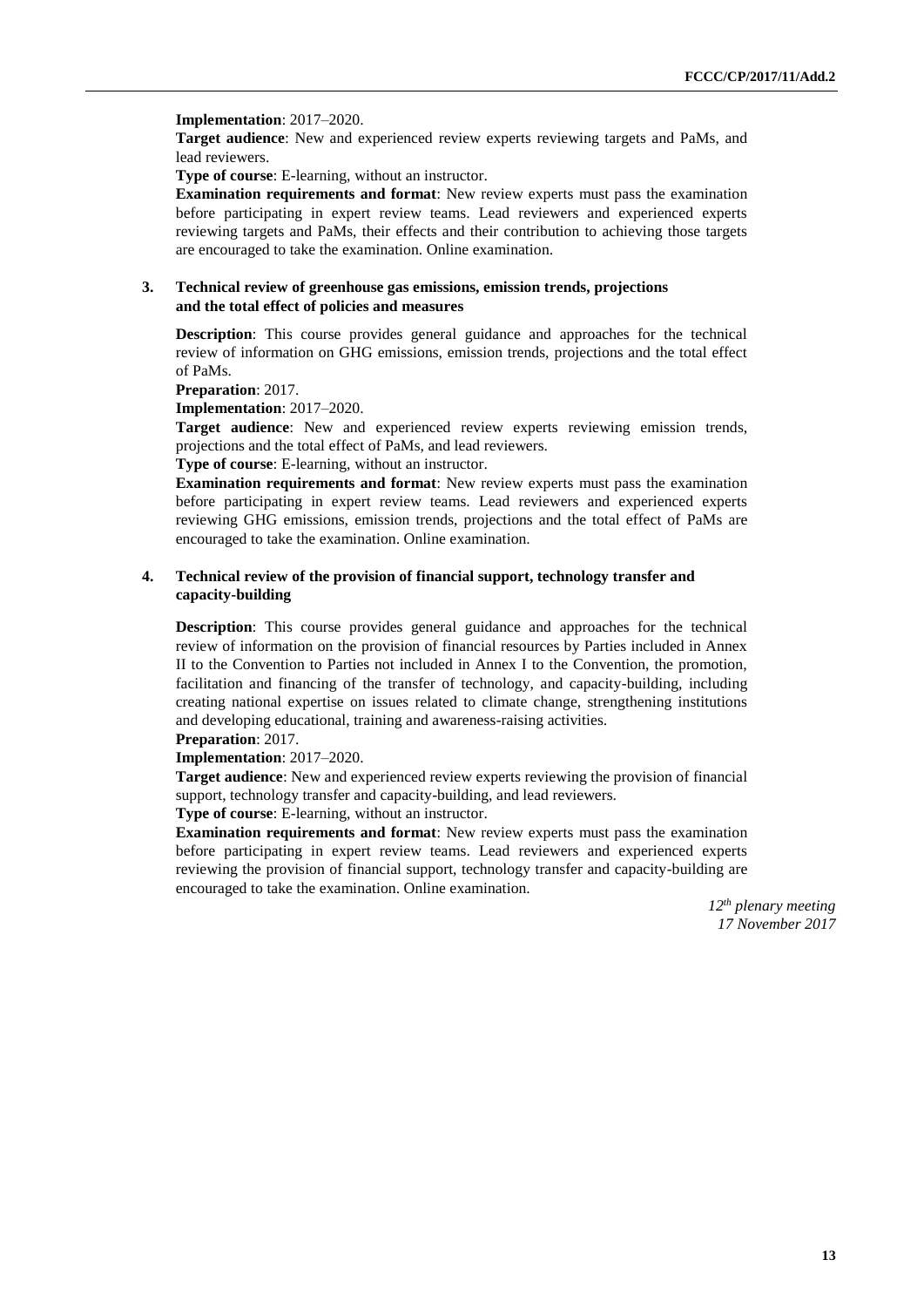# **Decision 20/CP.23**

# **Administrative, financial and institutional matters**

*The Conference of the Parties*,

*Recalling* decision 22/CP.21, in which the programme budget for the biennium 2016–2017 was approved,

*Also recalling* paragraph 11 of the financial procedures for the Conference of the Parties to the United Nations Framework Convention on Climate Change, its subsidiary bodies and its permanent secretariat.<sup>1</sup>

*Having considered* the information contained in the documents prepared by the secretariat on administrative, financial and institutional matters,<sup>2</sup>

# **I. Budget performance for the biennium 2016–2017**

*Takes note* of the information contained in the report on budget performance for the biennium 2016–2017 as at 30 June 2017<sup>3</sup> and the note on the status of contributions to the trust funds administered by the secretariat as at  $16$  October  $2017$ ;<sup>4</sup>

2. *Expresses its appreciation* to Parties that made contributions to the core budget in a timely manner;

3. *Expresses concern* regarding the high level of outstanding contributions to the core budget for the current and previous bienniums, which has resulted in difficulties with cash flow;

4. *Strongly urges* Parties that have not made contributions in full to the core budget for the current and/or previous bienniums to do so without further delay;

5. *Calls upon* Parties to make their contributions to the core budget for the year 2018 in a timely manner, bearing in mind that contributions are due on 1 January of each year in accordance with the financial procedures for the Conference of the Parties;

6. *Expresses its appreciation* for the contributions to the Trust Fund for Participation in the UNFCCC Process and to the Trust Fund for Supplementary Activities received from Parties;

7. *Urges* Parties to further contribute to the Trust Fund for Participation in the UNFCCC Process, in order to ensure the widest possible participation in the negotiations in 2018, and to the Trust Fund for Supplementary Activities;

8. *Reiterates its appreciation* to the Government of Germany for its annual voluntary contribution to the core budget of EUR 766,938 and its special contribution of EUR 1,789,522 as Host Government of the secretariat;

-

<sup>&</sup>lt;sup>1</sup> Decision 15/CP.1, annex I.

<sup>2</sup> FCCC/SBI/2017/13, FCCC/SBI/2017/INF.8, FCCC/SBI/2017/INF.14 and FCCC/SBI/2017/INF.15 and Add.1.

<sup>3</sup> FCCC/SBI/2017/13.

<sup>4</sup> FCCC/SBI/2017/INF.14.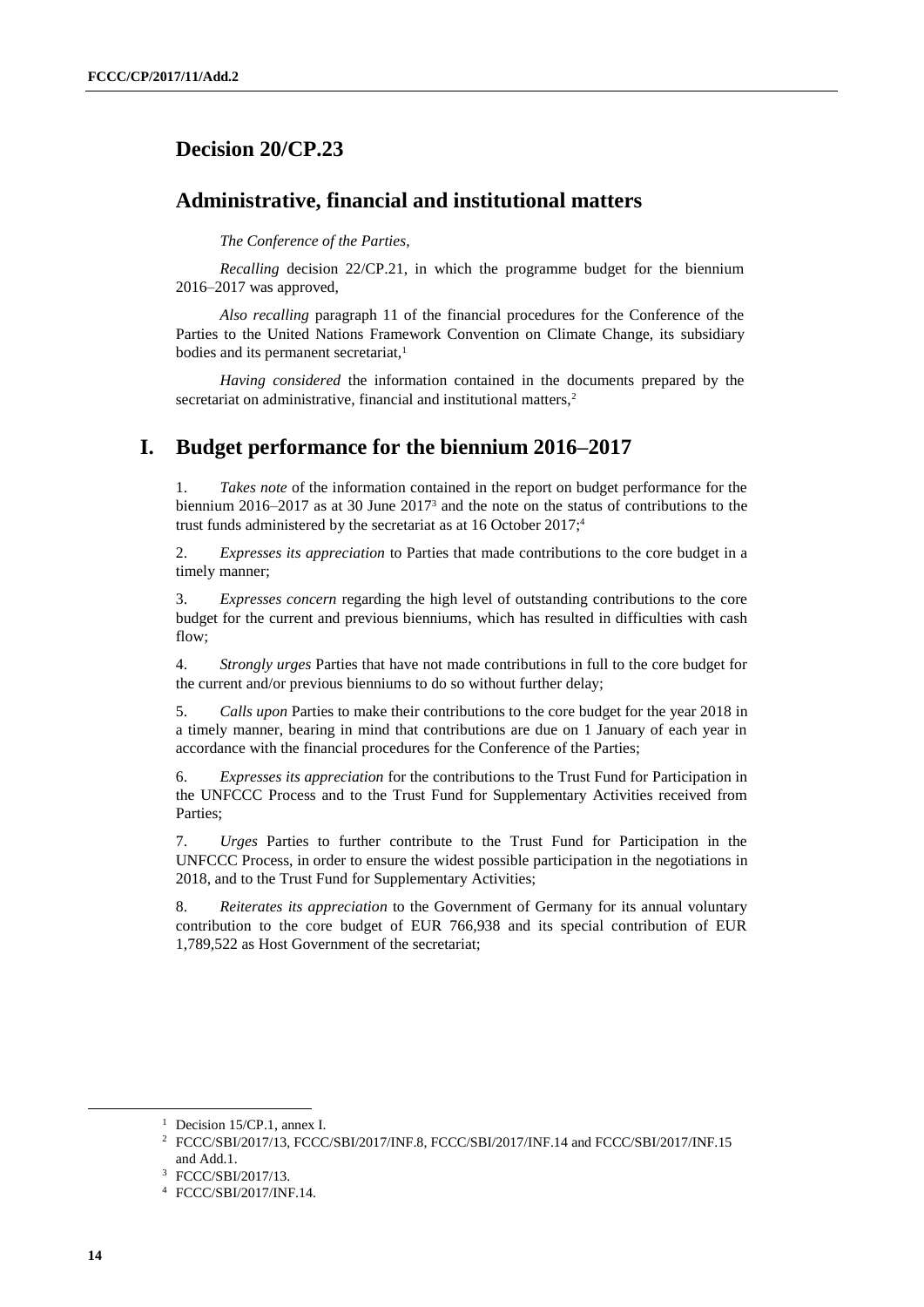# **II. Audit report and financial statements for 2016**

9. *Takes note* of the audit report of the United Nations Board of Auditors<sup>5</sup> and the financial statements for 2016, which include recommendations, and the comments of the secretariat thereon;

10. *Expresses its appreciation* to the United Nations for arranging the audit of the accounts of the Convention;

11. *Also expresses its appreciation* to the auditors for the valuable observations and recommendations and the presentation made thereon to Parties;

12. *Urges* the Executive Secretary to implement the recommendations of the auditors, as appropriate.

> *12th plenary meeting 17 November 2017*

 $\overline{a}$ 

<sup>5</sup> FCCC/SBI/2017/INF.15 and Add.1.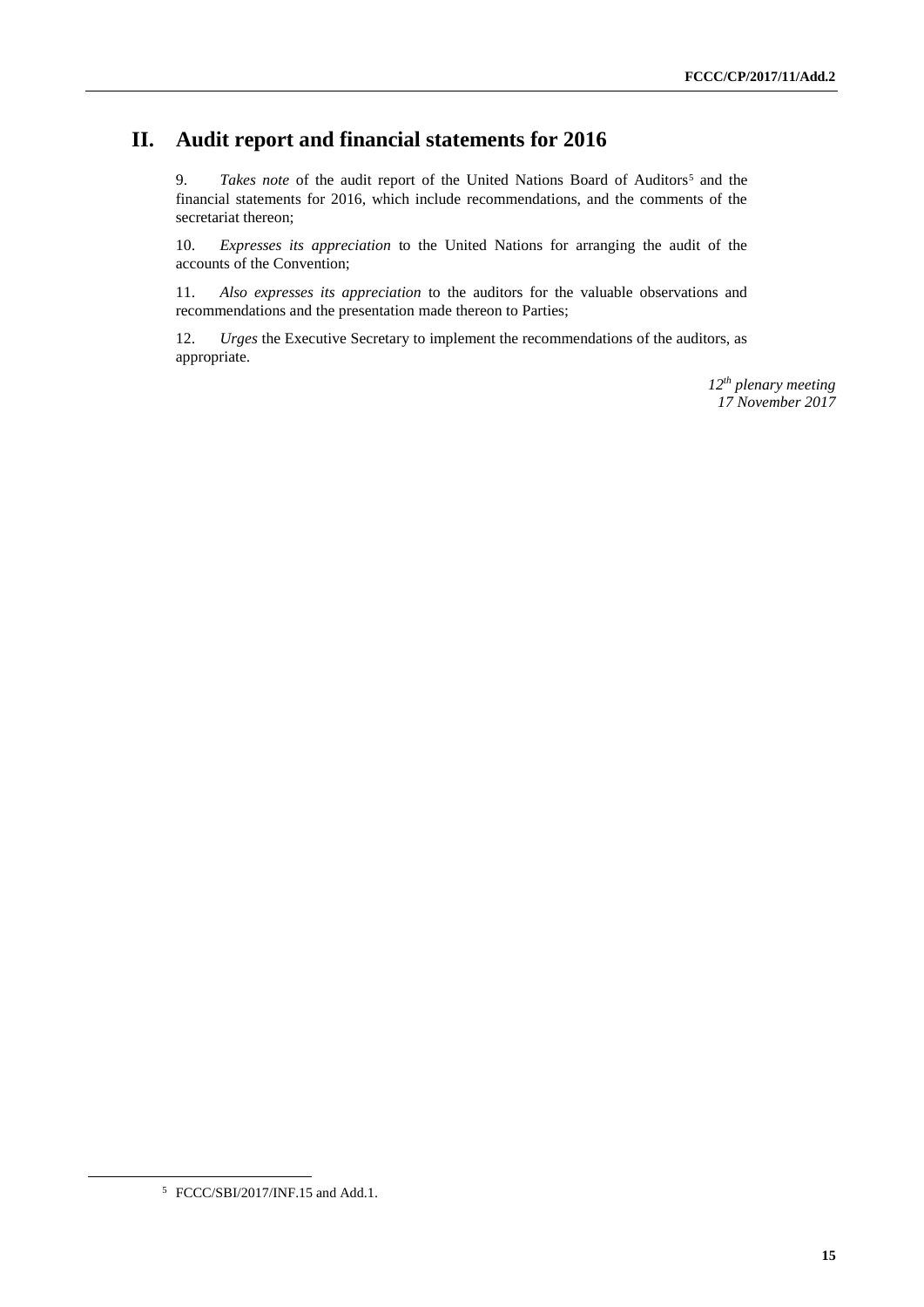# **Decision 21/CP.23**

## **Programme budget for the biennium 2018–2019**

*The Conference of the Parties*,

*Recalling* paragraphs 4 and 7(a) of the financial procedures for the Conference of the Parties, its subsidiary bodies and the secretariat.<sup>1</sup>

*Having considered* the proposed programme budget for the biennium 2018–2019 submitted by the Executive Secretary,<sup>2</sup>

1. *Approves* the programme budget for the biennium 2018–2019, amounting to EUR 56,889,092 for the purposes specified in table 1;

2. *Notes with appreciation* the annual contribution of EUR 766,938 of the Host Government, which offsets planned expenditures;

3. *Approves* the staffing table (see table 2) for the programme budget;

4. *Notes* that the programme budget contains elements relating to the Convention and the Paris Agreement as well as to the Kyoto Protocol;

5. *Adopts* the indicative scale of contributions for 2018 and 2019 contained in the annex, covering 85 per cent of the indicative contributions specified in table 1;

6. *Invites* the Conference of the Parties serving as the meeting of the Parties to the Kyoto Protocol, at its thirteenth session, to endorse the elements of the recommended budget as it applies to the Kyoto Protocol;

7. *Also invites* the United Nations General Assembly to decide, at its seventy-second session, on the issue of meeting the conference services expenses from its regular budget as a continuation of existing practice;

8. *Approves* a contingency budget for conference services, amounting to EUR 9,651,400, to be added to the programme budget for the biennium 2018–2019 in the event that the United Nations General Assembly decides not to provide resources for these activities in the United Nations regular budget (see table 3);

9. *Requests* the Executive Secretary to report to the Subsidiary Body for Implementation on the implementation of matters referred to in paragraphs 7 and 8 above, as necessary;

10. *Authorizes* the Executive Secretary to make transfers between each of the appropriation lines set out in table 1, up to an aggregate limit of 15 per cent of total estimated expenditure for those appropriation lines, provided that a further limitation of up to minus 25 per cent of each such appropriation line shall apply, while ensuring no negative impacts on the activities under each programme;

11. *Decides* to maintain the level of the working capital reserve at 8.3 per cent of the estimated expenditure;

12. *Invites* all Parties to the Convention to note that contributions to the core budget are due on 1 January of each year in accordance with paragraph 8(b) of the financial procedures<sup>3</sup> and to pay promptly and in full, for each of the years 2018 and 2019, the contributions required to finance expenditures approved in paragraph 1 above and any contributions required to finance the expenditures arising from the decision referred to in paragraph 8 above;

13. *Takes note* of the funding estimates for the Trust Fund for Participation in the UNFCCC Process specified by the Executive Secretary (see table 4);

-

<sup>&</sup>lt;sup>1</sup> Decision 15/CP.1, annex I.

<sup>2</sup> FCCC/SBI/2017/4.

<sup>&</sup>lt;sup>3</sup> As footnote 1 above.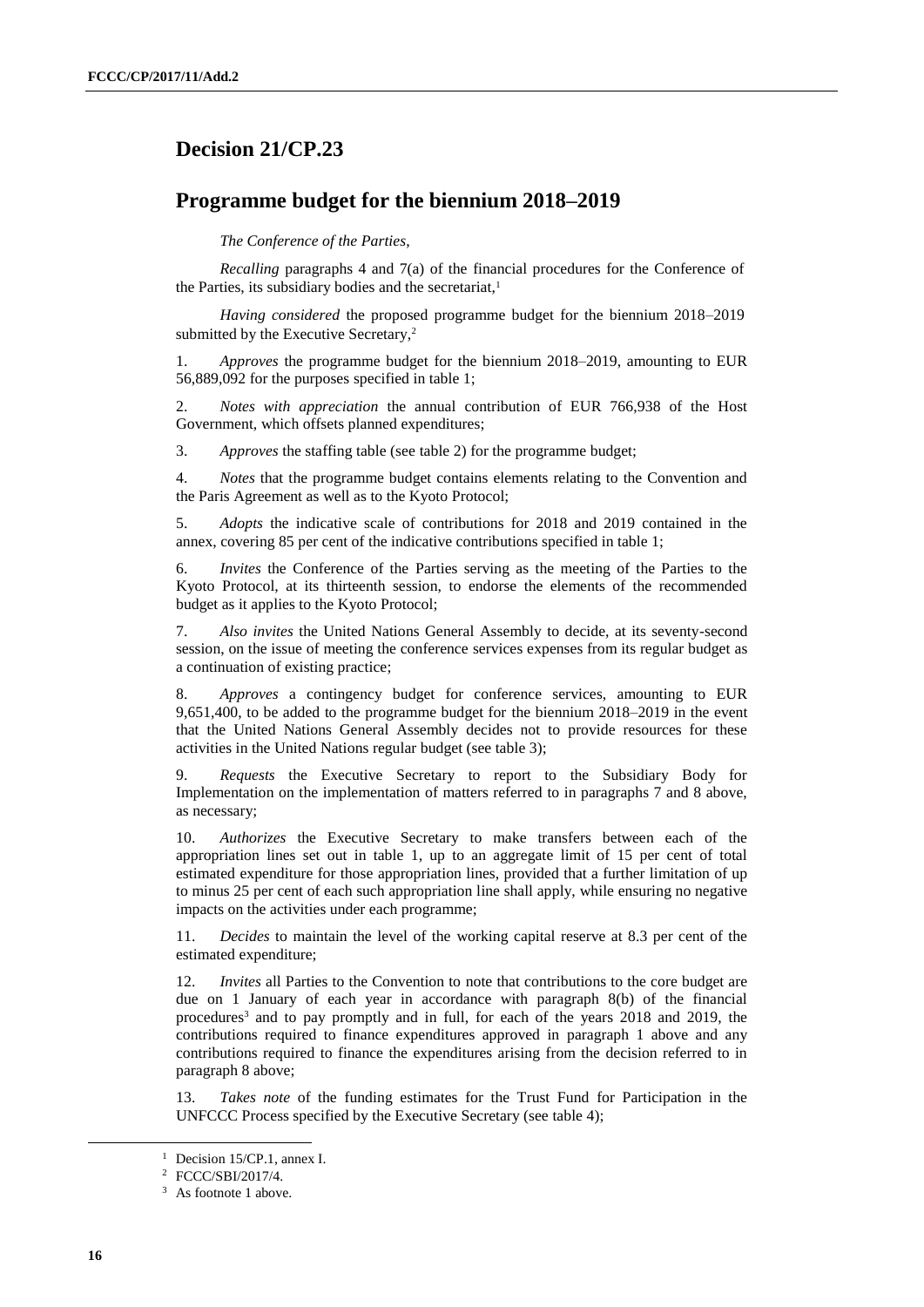14. *Invites* Parties to make contributions to the Trust Fund for Participation in the UNFCCC Process;

15. *Takes note* of the funding estimates for the Trust Fund for Supplementary Activities specified by the Executive Secretary (EUR 53,484,419 for the biennium 2018–2019) (see table 5);

16. *Invites* Parties to make contributions to the Trust Fund for Supplementary Activities with a view to enabling the implementation of mandated activities envisaged under the fund;

17. *Requests* the secretariat to continue to seek efficiencies, streamline administrative services, absorb work in order to save costs in the biennium 2018–2019 and to report thereon at the session of the Subsidiary Body for Implementation to be held in June 2019;

18. *Also requests* the secretariat to prepare and make available an annual report as outlined in document FCCC/SBI/2016/INF.14, paragraph 37, to be considered at each session of the Subsidiary Body for Implementation following the closure of the preceding financial year, providing information on the secretariat's activities in the preceding year, programme delivery highlights and financial performance;

19. *Further requests* the Executive Secretary to report to the Conference of the Parties at its twenty-fourth session (December 2018) on income and budget performance, taking into account guidance from Parties, and to propose any adjustments that might be needed to the programme budget for the biennium 2018–2019;

20. *Requests*, recalling paragraph 22 of decision 22/CP.21, in which the Executive Secretary was requested to include a zero nominal growth scenario in preparing future programme budget proposals, that such zero nominal growth budget scenarios be presented in the official budget documents in the same format and at the same level of detail as any other budget scenarios that the secretariat might provide.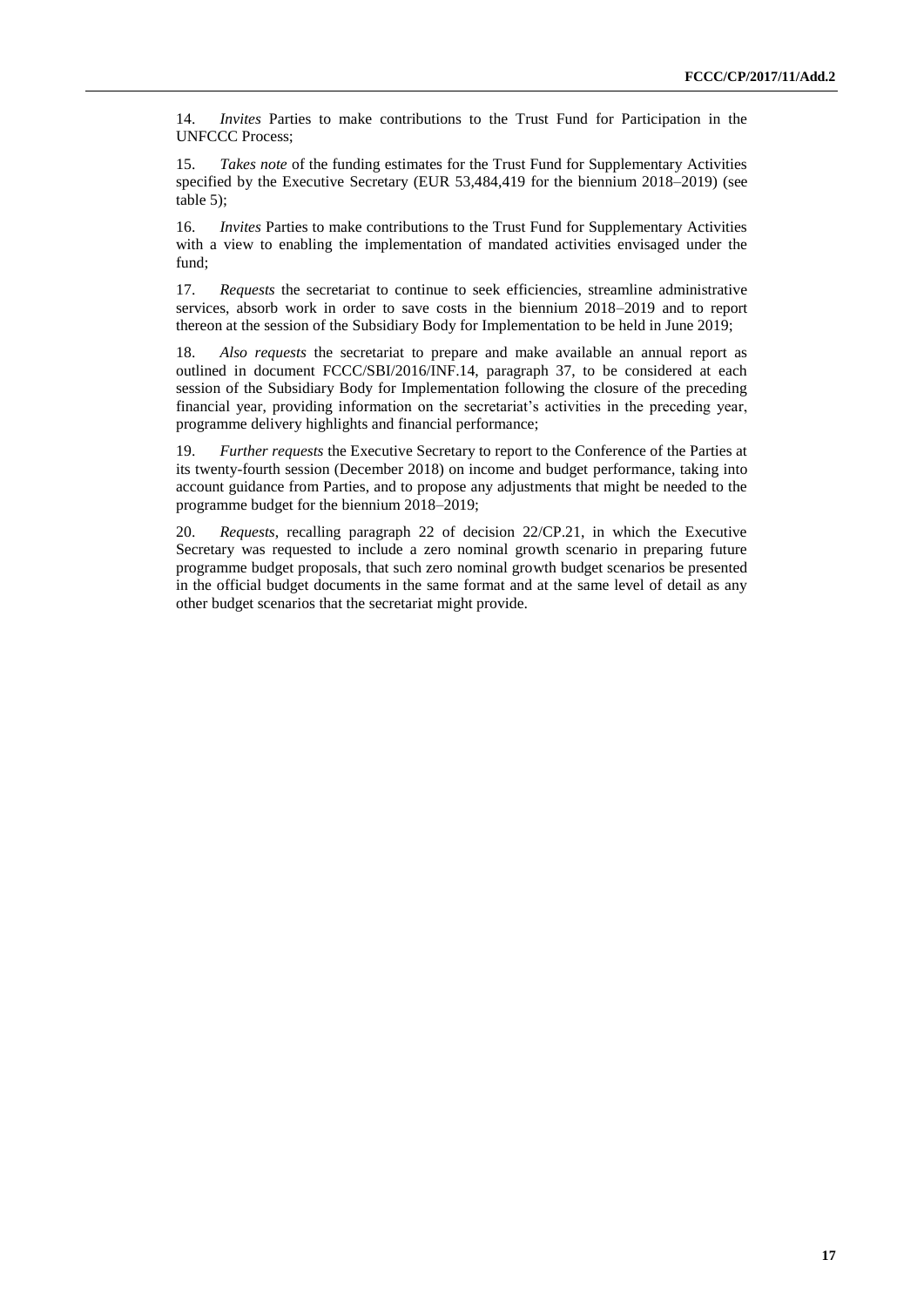## Table 1

# **Core budget for 2018–2019 by programme**

|                                                                          | 2018 (EUR)    | 2019 (EUR)    | Total (EUR)   |
|--------------------------------------------------------------------------|---------------|---------------|---------------|
| A. Appropriations                                                        |               |               |               |
| Executive Direction and Management <sup>a</sup>                          | 2 3 5 3 7 4 5 | 2 3 5 3 7 4 5 | 4 707 490     |
| <b>Implementation and climate action cluster</b>                         |               |               |               |
| Mitigation, Data and Analysis                                            | 7956080       | 7670780       | 15 626 860    |
| Finance, Technology and Capacity-Building                                | 3 010 180     | 3 010 180     | 6 020 360     |
| Adaptation                                                               | 2 677 500     | 2 684 600     | 5 362 100     |
| Sustainable Development Mechanism                                        | 439 740       | 439 740       | 879 480       |
| Subtotal implementation and climate action cluster                       | 14 083 500    | 13 805 300    | 27 888 800    |
| Intergovernmental affairs and secretariat operations<br>cluster          |               |               |               |
| Legal Affairs                                                            | 1 076 800     | 1 076 800     | 2 153 600     |
| <b>Conference Affairs Services</b>                                       | 1 699 035     | 1 696 620     | 3 3 9 5 6 5 5 |
| <b>Communications and Outreach</b>                                       | 1715 660      | 1 715 660     | 3 431 320     |
| Information and Communication Technology                                 | 2 723 900     | 2 723 900     | 5 447 800     |
| Administrative Services <sup>b</sup>                                     |               |               |               |
| Secretariat-wide operating $costs^c$                                     | 1 644 030     | 1 584 433     | 3 228 463     |
| Subtotal intergovernmental affairs and secretariat<br>operations cluster | 8 8 5 9 4 2 5 | 8797413       | 17 656 838    |
| <b>Total appropriations</b>                                              | 25 296 670    | 24 956 458    | 50 253 128    |
| B. Programme support costs (overheads) <sup>d</sup>                      | 3 288 567     | 3 244 340     | 6 532 907     |
| C. Adjustment to working capital reserve <sup>e</sup>                    | 103 057       |               | 103 057       |
| Total $(A + B + C)$                                                      | 28 688 294    | 28 200 798    | 56 889 092    |
| Income                                                                   |               |               |               |
| Contribution from the Host Government                                    | 766938        | 766938        | 1 533 876     |
| Indicative contributions                                                 | 27 921 356    | 27 433 860    | 55 355 216    |
| <b>Total income</b>                                                      | 28 688 294    | 28 200 798    | 56 889 092    |

*<sup>a</sup>*The appropriation for the Executive Direction and Management programme includes a provision for an annual grant of EUR 244,755 to the Intergovernmental Panel on Climate Change.

*b* Administrative Services is funded from programme support costs (overheads).

<sup>c</sup> Secretariat-wide operating costs are managed by Administrative Services.

*d* Standard 13 per cent applied for administrative support.

<sup>*e*</sup> In accordance with the financial procedures (decision 15/CP.1), the core budget is required to maintain a working capital reserve of 8.3 per cent (one month of operating requirements), amounting to EUR 2,372,575 in 2018, which will be maintained at that level in 2019.

### Table 2 **Secretariat-wide staffing from the core budget**

|                                 | 2017 | 2018 | 2019 |
|---------------------------------|------|------|------|
| Professional category and above |      |      |      |
| <b>USG</b>                      |      |      |      |
| ASG                             |      |      |      |
| $D-2$                           | 2    | 2    | 2    |
| $D-1$                           | 7    | 7    |      |
| $P-5$                           | 15   | 15   | 15   |
| $P-4$                           | 35   | 35   | 35   |
| $P-3$                           | 43   | 43   | 43   |
| $P-2$                           | 16   | 16   | 16   |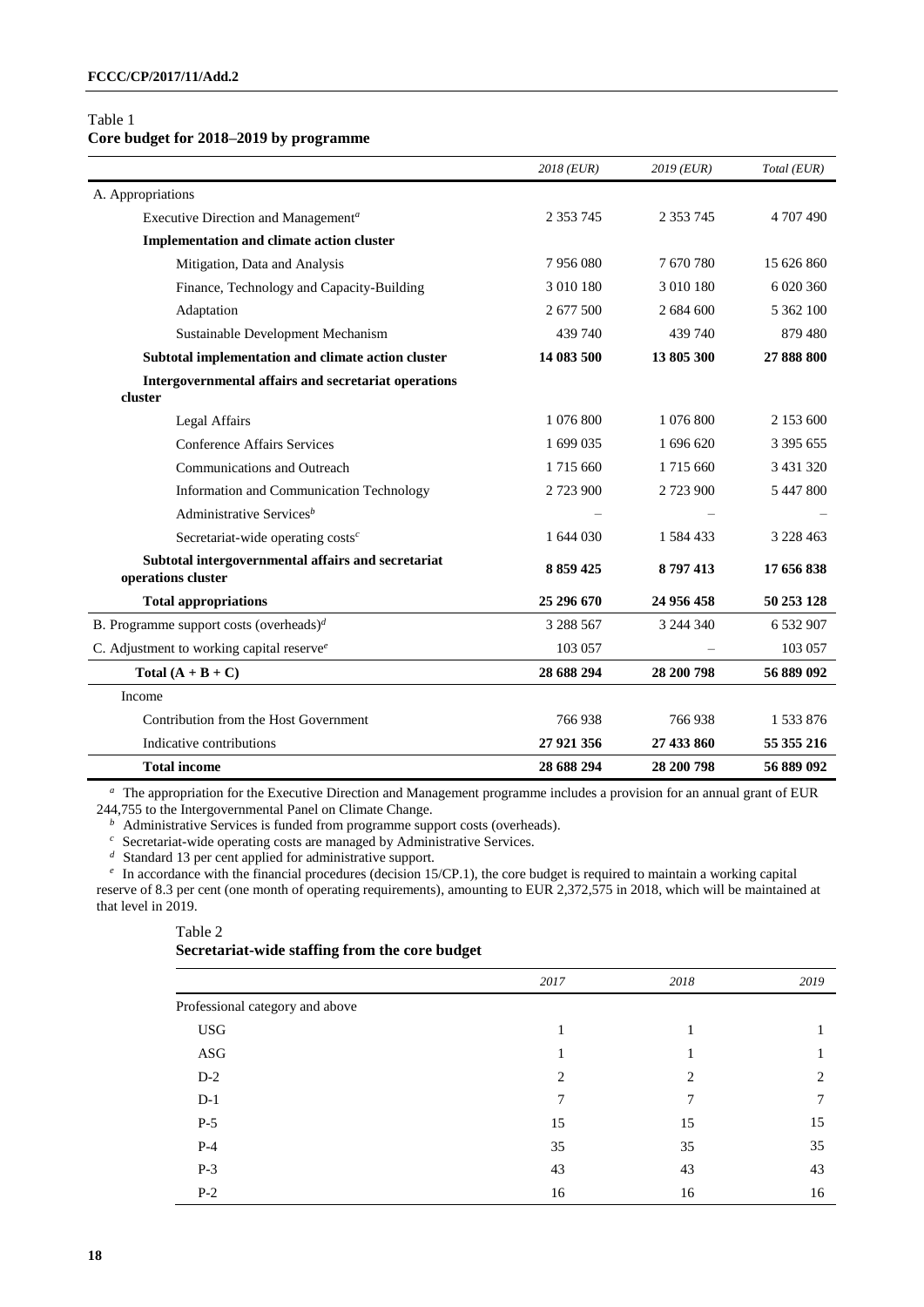| <b>Subtotal Professional category and</b><br>above | 120   | 120   | 120   |
|----------------------------------------------------|-------|-------|-------|
| <b>Subtotal General Service category</b>           | 53.5  | 53.5  | 53.5  |
| Total                                              | 173.5 | 173.5 | 173.5 |
|                                                    |       |       |       |

*Abbreviations*: USG = Under-Secretary-General, ASG = Assistant Secretary-General, D = Director, P = Professional.

#### Table 3

#### **Resource requirements for the conference services contingency**

|                                          | 2018 (EUR) | $2019$ (EUR) | $2018 - 2019$ (EUR) |
|------------------------------------------|------------|--------------|---------------------|
| Object of expenditure                    |            |              |                     |
| Interpretation <sup><math>a</math></sup> | 1 175 300  | 1 210 600    | 2 3 8 5 9 0 0       |
| Documentation <sup>b</sup>               |            |              |                     |
| Translation                              | 1 944 800  | 2 003 100    | 3 947 900           |
| Reproduction and distribution            | 668 300    | 668 400      | 1 336 700           |
| Meetings services support $\epsilon$     | 249 000    | 276,400      | 525 400             |
| <b>Subtotal</b>                          | 4 037 400  | 4 158 500    | 8 195 900           |
| Programme support costs                  | 524 900    | 540 600      | 1 065 500           |
| Working capital reserve                  | 378 700    | 11 300       | 390 000             |
| <b>Total</b>                             | 4 941 000  | 4710400      | 9 651 400           |

<sup>a</sup> Includes salaries, travel and daily subsistence allowance for interpreters.

 *Includes all costs related to the processing of pre-, in- and post-session documentation;* 

translation costs include revision and typing of documents.

*<sup>c</sup>*Includes salaries, travel and daily subsistence allowance for meetings services support staff and costs of shipment and telecommunications.

#### Table 4

#### **Resource requirements for the Trust Fund for Participation in the UNFCCC process in the biennium 2018–2019**

| Sessional options                                                                                                                                                                                                                   | Estimated cost (EUR) |
|-------------------------------------------------------------------------------------------------------------------------------------------------------------------------------------------------------------------------------------|----------------------|
| Option 1: Support for one delegate from each eligible Party to participate in a two-week<br>session organized in Bonn, Germany                                                                                                      | 1 017 582            |
| Option 2: Support for one delegate from each eligible Party plus a second delegate from<br>each of the least developed countries and each small island developing State to<br>participate in a two-week session organized in Bonn   | 1 561 042            |
| Option 3: Support for two delegates from each eligible Party to participate in a two-<br>week session organized in Bonn                                                                                                             | 2 0 3 5 1 6 4        |
| Option 4: Support for two delegates from each eligible Party plus a third delegate from<br>each of the least developed countries and each small island developing State to<br>participate in a two-week session organized in Poland | 2 880 338            |

*Note*: Report of the Conference of the Parties on its nineteenth session, paragraph 145 (FCCC/CP/2013/10): "At the resumed 10<sup>th</sup> meeting, the Executive Secretary requested that the following statement be reflected in the report of the session: 'Since its inception, the secretariat has applied a consistent policy for the funding of representatives from developing country Parties across all relevant trust funds. In light of decisions taken in Cancun and Doha, it has been decided to adjust the policy as follows: representatives from developing country Parties designated by their respective regional groups to participate in meetings of the constituted bodies established under the Convention, and elected by parent bodies, will be eligible for funding under the Trust Fund for the UNFCCC Core Budget and the Trust Fund for Supplementary Activities'".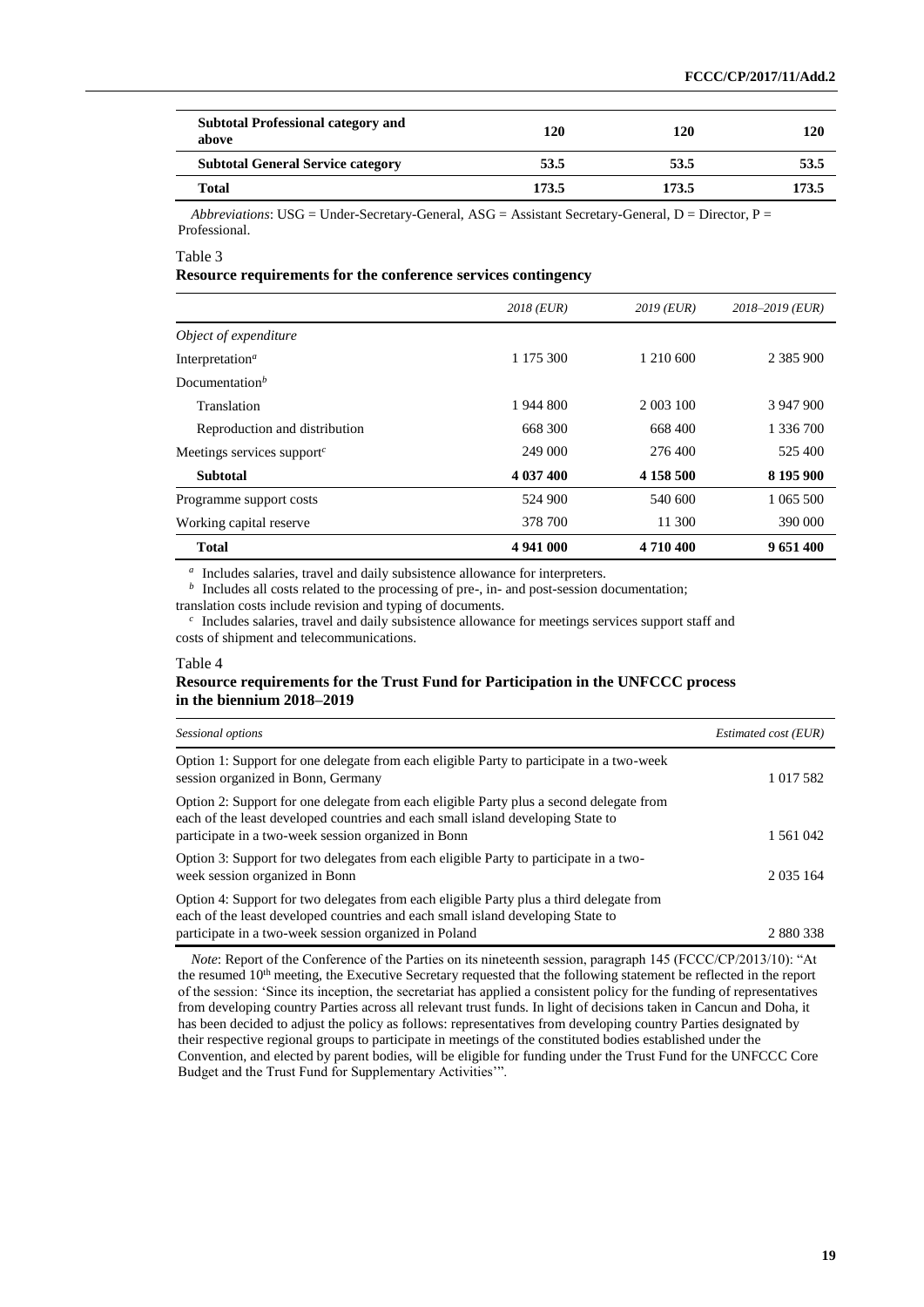### Table 5

# **Resource requirements for the Trust Fund for Supplementary Activities in the biennium 2018–2019**

| Project<br>no. | Activities to be undertaken by the secretariat                                                                                                                                                                                                 | Supplementary<br>requirements<br><b>EUR</b> |
|----------------|------------------------------------------------------------------------------------------------------------------------------------------------------------------------------------------------------------------------------------------------|---------------------------------------------|
|                | <b>Support to implementation</b>                                                                                                                                                                                                               |                                             |
|                | Adaptation                                                                                                                                                                                                                                     |                                             |
| $\mathbf{1}$   | Promoting transparency and assessment of adaptation action, stakeholder engagement and outreach                                                                                                                                                | 1 680 647                                   |
| 2              | Supporting national adaptation planning                                                                                                                                                                                                        | 4 132 975                                   |
| 3              | Facilitating coherent adaptation action through the AC and the NWP                                                                                                                                                                             | 2 391 607                                   |
| 4              | Addressing loss and damage associated with climate change impacts                                                                                                                                                                              | 1853299                                     |
|                | Nationally determined contributions/supporting implementation by Parties                                                                                                                                                                       |                                             |
| 5              | Supporting the implementation of activities relating to INDCs and NDCs                                                                                                                                                                         | 2 358 089                                   |
| 6              | Organizing the technical dialogue on NDCs                                                                                                                                                                                                      | 2798219                                     |
| 7              | Supporting and facilitating the work of the TEC and the implementation of the Paris Agreement on<br>technology-related matters                                                                                                                 | 987 982                                     |
| 8              | Supporting the work of the PCCB and other capacity-building mandated activities, including the<br>collaboration with relevant stakeholders within and outside the Convention                                                                   | 388 833                                     |
| 9              | Providing support upon request to Parties to strengthen national climate change legislation                                                                                                                                                    | 90 400                                      |
| 10             | Supporting the implementation of the Paris Agreement through regional collaboration centres                                                                                                                                                    |                                             |
| 11             | Supporting and catalysing climate finance implementation                                                                                                                                                                                       |                                             |
| 12             | Implementing activities of the Support Unit of the NDC Partnership <sup>a</sup>                                                                                                                                                                | 1 000 000                                   |
|                | Measurement, reporting and verification/transparency regime                                                                                                                                                                                    |                                             |
| 13             | Supporting activities relating to LULUCF: reducing emissions from deforestation and forest degradation,<br>enhancement of forest carbon sinks, and the role of sinks in future mitigation actions                                              | 865 603                                     |
| 14             | Maintaining and enhancing UNFCCC reporting and information systems to enable Party submissions,<br>delivery of data-based reports, operation of tools used in the MRV process, and the warehousing and<br>management of GHG data               | 2 446 347                                   |
| 15             | Strengthening the capacity of developing countries to participate in the MRV arrangements under the<br>Convention and the transparency framework under the Paris Agreement                                                                     | 733 442                                     |
| 16             | Supporting activities relating to training of experts for technical reviews of developed country Parties'<br>submissions and technical analysis of developing country Parties' submissions, roster of experts and<br>meeting of lead reviewers | 2 006 000                                   |
| 17             | Supporting the implementation of technical reviews of GHG inventories from Annex I Parties                                                                                                                                                     | 1 095 580                                   |
| 18             | Supporting the implementation of the work programme of the SCF and climate finance mandated<br>activities                                                                                                                                      | 1 516 799                                   |
| 19             | Supporting the tracking and transparency of support, including the preparation of the biennial assessment<br>and overview of climate finance flows                                                                                             | 192 100                                     |
| 20             | Supporting the implementation of the IAR process for developed country Parties and the ICA process for<br>developing country Parties                                                                                                           | 2 400 295                                   |
| 21             | Supporting the work of the CGE in assisting developing countries with the implementation of the<br>MRV/transparency frameworks                                                                                                                 | 3 018 050                                   |
|                | Infrastructure support to implementation                                                                                                                                                                                                       |                                             |
| 22             | Connecting stakeholders                                                                                                                                                                                                                        | 390 980                                     |
| 23             | Enhancing the value of UNFCCC data and reports for use by Parties                                                                                                                                                                              | 846 370                                     |
|                | Kyoto Protocol                                                                                                                                                                                                                                 |                                             |
| 24             | Supporting the activities of the Compliance Committee                                                                                                                                                                                          | 447 480                                     |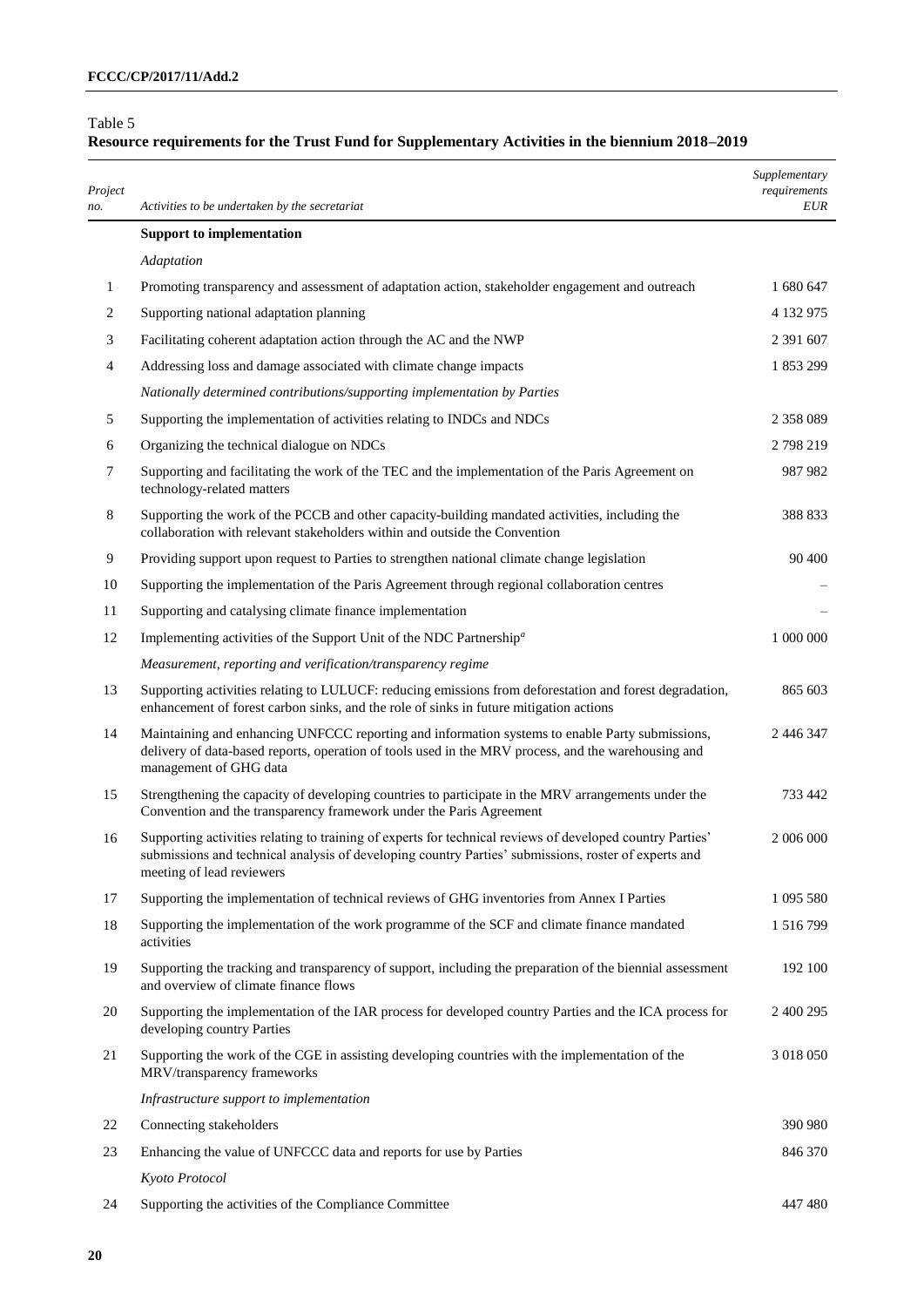| Project<br>no. | Activities to be undertaken by the secretariat                                                                                                                                 | Supplementary<br>requirements<br><b>EUR</b> |
|----------------|--------------------------------------------------------------------------------------------------------------------------------------------------------------------------------|---------------------------------------------|
| 25             | Maintaining and enhancing the compilation and accounting database under the Kyoto Protocol                                                                                     | 238 859                                     |
| 26             | Supporting and optimizing the operation of joint implementation                                                                                                                | 1 549 794                                   |
|                | Catalysing climate action (Party and non-Party stakeholders)                                                                                                                   |                                             |
| 27             | Boosting climate engagement via online media services <sup>b</sup>                                                                                                             | 2464638                                     |
| 28             | Cross-cutting communications and events management of non-Party stakeholder/climate action agenda                                                                              | 867 185                                     |
| 29             | Education and youth engagement – Action for Climate Empowerment                                                                                                                | 538 106                                     |
| 30             | Momentum for Change – global awards for accelerated climate ambition <sup><math>c</math></sup>                                                                                 | 2 753 833                                   |
| 31             | Strengthening the technical examination process on mitigation: supporting the implementation of pre-<br>2020 mitigation-related activities stemming from decision 1/CP.21      | 920 064                                     |
| 32             | Supporting climate $actionb$                                                                                                                                                   | 2 879 059                                   |
| 33             | Supporting stakeholder engagement in the UNFCCC process                                                                                                                        | 1 127 833                                   |
|                | <b>Supporting the UNFCCC process</b>                                                                                                                                           |                                             |
| 34             | Supporting activities relating to the impact of the implementation of response measures                                                                                        | 909 300                                     |
| 35             | Assessing progress towards achieving the long-term goals of the Paris Agreement                                                                                                | 633 137                                     |
| 36             | Strengthening gender mainstreaming in climate change action and the UNFCCC process and the<br>secretariat through coordination, collaboration, advocacy and capacity-building  | 797 916                                     |
| 37             | Strengthening the science-policy interface                                                                                                                                     | 323 180                                     |
| 38             | Supporting the intergovernmental negotiation processes on the development of modalities, procedures<br>and guidelines for the transparency framework under the Paris Agreement | 450 870                                     |
|                | Modernizing information and communication technology infrastructure                                                                                                            |                                             |
| 39             | Strengthening UNFCCC cyber security                                                                                                                                            | 359 905                                     |
| 40             | Streamlining the production of UNFCCC documents                                                                                                                                | 678 000                                     |
| 41             | Providing virtual meeting/workshop participation to UNFCCC stakeholders                                                                                                        | 787 610                                     |
| 42             | Providing a scalable, robust and secure cloud infrastructure for UNFCCC systems and data                                                                                       | 751450                                      |
| 43             | Empowering stakeholders to work remotely                                                                                                                                       | 570 650                                     |
| 44             | Developing internal communication tools                                                                                                                                        | 241 933                                     |
|                | <b>Total</b>                                                                                                                                                                   | 53 484 419                                  |

*Abbreviations*: AC = Adaptation Committee, CGE = Consultative Group of Experts on National Communications from Parties not included in Annex I to the Convention, GHG = greenhouse gas,  $ICA =$  international consultation and analysis,  $IAR =$  international assessment and review, INDC = intended nationally determined contribution, LULUCF = land use, land-use change and forestry, MRV = measurement, reporting and verification, NDC = nationally determined contribution, NWP = Nairobi work programme on impacts, vulnerability and adaptation to climate change, PCCB = Paris Committee on Capacity-building, SCF = Standing Committee on Finance, TEC = Technology Executive Committee.

<sup>a</sup> This project is being implemented under the NDC Partnership for the period 2017–2018. Funding to cover the project's activities in that period has already been made available to the secretariat.

*b* A project for which approximately 75 per cent of funding will be sought from non-Party stakeholders.

<sup>c</sup> A project for which up to 100 per cent of funding will be sought from non-Party stakeholders.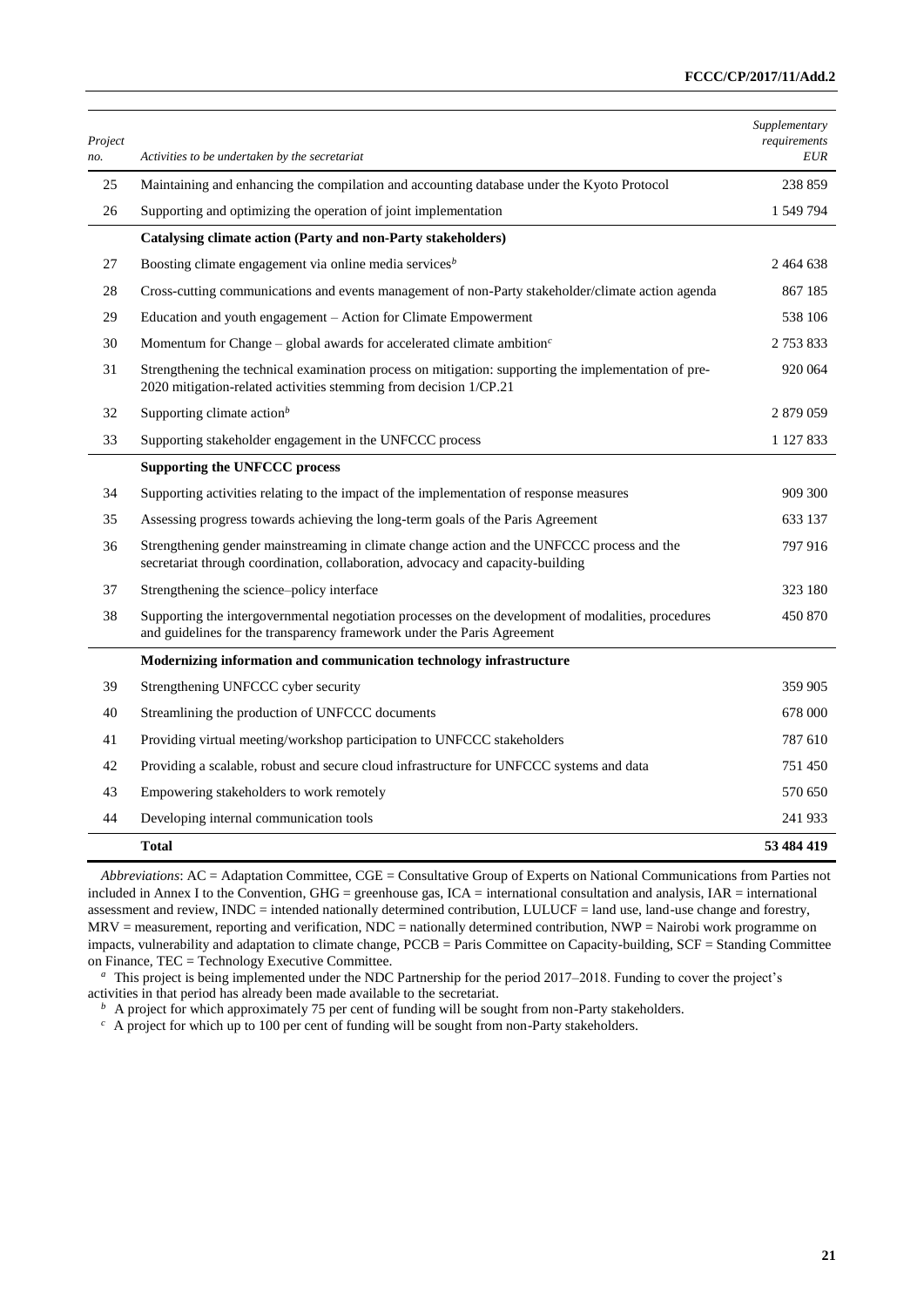# **Annex**

# **Indicative scale of contributions from Parties to the Convention for the biennium 2018–2019***<sup>a</sup>*

| Party                            | United Nations scale of<br>assessments for 2018 | UNFCCC adjusted scale<br>of assessments for 2018 | UNFCCC adjusted scale of<br>assessments for 2019 |
|----------------------------------|-------------------------------------------------|--------------------------------------------------|--------------------------------------------------|
| Afghanistan                      | 0.006                                           | 0.006                                            | 0.006                                            |
| Albania                          | 0.008                                           | 0.008                                            | 0.008                                            |
| Algeria                          | 0.161                                           | 0.157                                            | 0.157                                            |
| Andorra                          | 0.006                                           | 0.006                                            | 0.006                                            |
| Angola                           | 0.010                                           | 0.010                                            | 0.010                                            |
| Antigua and Barbuda              | 0.002                                           | 0.002                                            | 0.002                                            |
| Argentina                        | 0.892                                           | 0.870                                            | 0.870                                            |
| Armenia                          | 0.006                                           | 0.006                                            | 0.006                                            |
| Australia                        | 2.337                                           | 2.278                                            | 2.278                                            |
| Austria                          | 0.720                                           | 0.702                                            | 0.702                                            |
| Azerbaijan                       | 0.060                                           | 0.058                                            | 0.058                                            |
| <b>Bahamas</b>                   | 0.014                                           | 0.014                                            | 0.014                                            |
| Bahrain                          | 0.044                                           | 0.043                                            | 0.043                                            |
| Bangladesh                       | 0.010                                           | 0.010                                            | 0.010                                            |
| <b>Barbados</b>                  | 0.007                                           | 0.007                                            | 0.007                                            |
| <b>Belarus</b>                   | 0.056                                           | 0.055                                            | 0.055                                            |
| Belgium                          | 0.885                                           | 0.863                                            | 0.863                                            |
| Belize                           | 0.001                                           | 0.001                                            | 0.001                                            |
| Benin                            | 0.003                                           | 0.003                                            | 0.003                                            |
| <b>Bhutan</b>                    | 0.001                                           | 0.001                                            | 0.001                                            |
| Bolivia (Plurinational State of) | 0.012                                           | 0.012                                            | 0.012                                            |
| Bosnia and Herzegovina           | 0.013                                           | 0.013                                            | 0.013                                            |
| <b>Botswana</b>                  | 0.014                                           | 0.014                                            | 0.014                                            |
| <b>Brazil</b>                    | 3.823                                           | 3.727                                            | 3.727                                            |
| Brunei Darussalam                | 0.029                                           | 0.028                                            | 0.028                                            |
| Bulgaria                         | 0.045                                           | 0.044                                            | 0.044                                            |
| <b>Burkina Faso</b>              | 0.004                                           | 0.004                                            | 0.004                                            |
| Burundi                          | 0.001                                           | 0.001                                            | 0.001                                            |
| Cabo Verde                       | 0.001                                           | 0.001                                            | 0.001                                            |
| Cambodia                         | 0.004                                           | 0.004                                            | 0.004                                            |
| Cameroon                         | 0.010                                           | 0.010                                            | 0.010                                            |
| Canada                           | 2.921                                           | 2.848                                            | 2.848                                            |
| Central African Republic         | 0.001                                           | 0.001                                            | 0.001                                            |
| Chad                             | 0.005                                           | 0.005                                            | 0.005                                            |
| Chile                            | 0.399                                           | 0.389                                            | 0.389                                            |
| China                            | 7.921                                           | 7.722                                            | 7.722                                            |
| Colombia                         | 0.322                                           | 0.314                                            | 0.314                                            |
| Comoros                          | 0.001                                           | 0.001                                            | 0.001                                            |
| Congo                            | 0.006                                           | 0.006                                            | 0.006                                            |
| Cook Islands                     | 0.001                                           | 0.001                                            | 0.001                                            |
| Costa Rica                       | 0.047                                           | 0.046                                            | 0.046                                            |
| Côte d'Ivoire                    | 0.009                                           | 0.009                                            | 0.009                                            |
| Croatia                          | 0.099                                           | 0.097                                            | 0.097                                            |
| Cuba                             | 0.065                                           | 0.063                                            | 0.063                                            |
| Cyprus                           | 0.043                                           | 0.042                                            | 0.042                                            |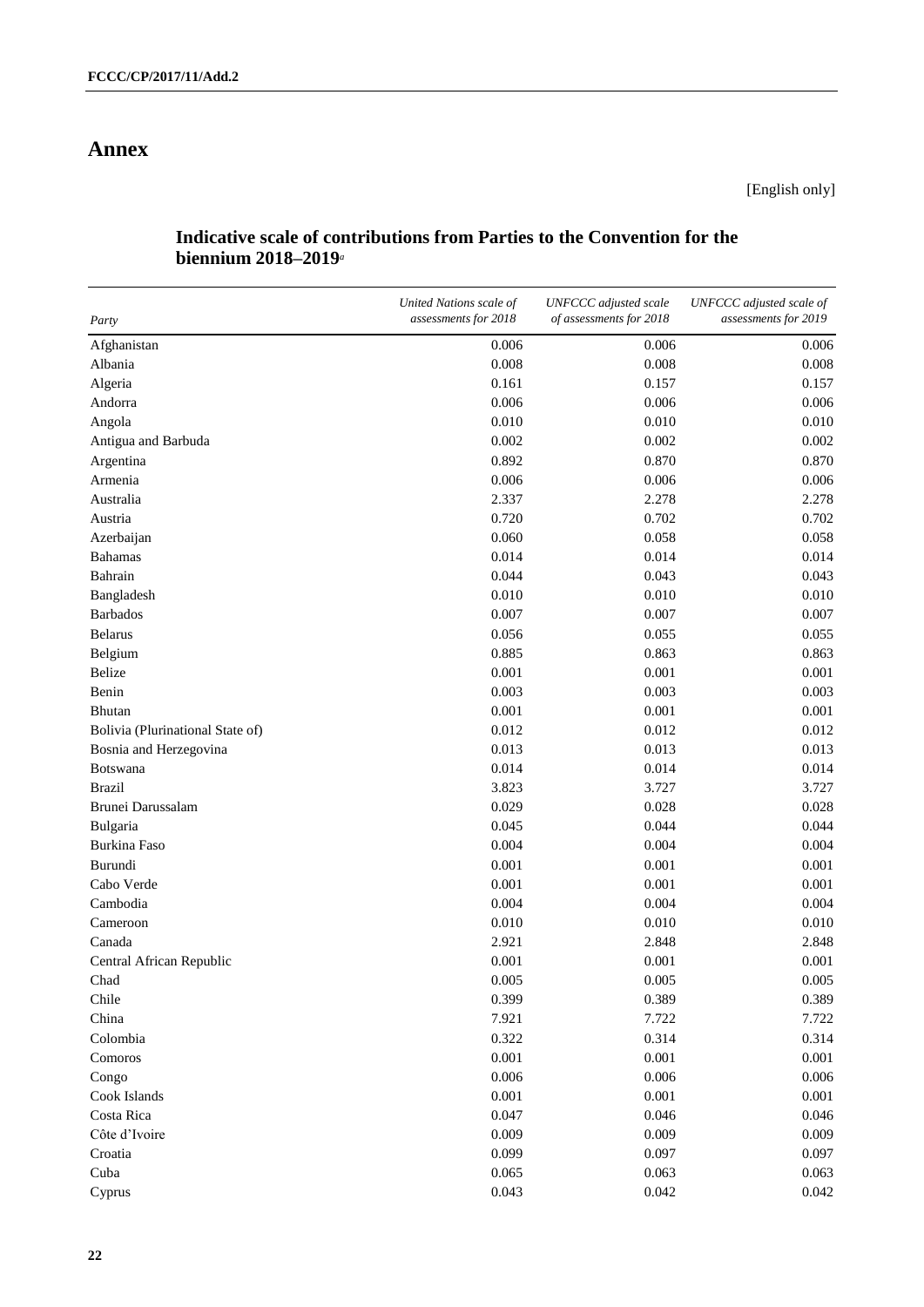| Party                                 | United Nations scale of<br>assessments for 2018 | <b>UNFCCC</b> adjusted scale<br>of assessments for 2018 | UNFCCC adjusted scale of<br>assessments for 2019 |
|---------------------------------------|-------------------------------------------------|---------------------------------------------------------|--------------------------------------------------|
| Czechia                               | 0.344                                           | 0.335                                                   | 0.335                                            |
| Democratic People's Republic of Korea | 0.005                                           | 0.005                                                   | 0.005                                            |
| Democratic Republic of the Congo      | 0.008                                           | 0.008                                                   | 0.008                                            |
| Denmark                               | 0.584                                           | 0.569                                                   | 0.569                                            |
| Djibouti                              | 0.001                                           | 0.001                                                   | 0.001                                            |
| Dominica                              | 0.001                                           | 0.001                                                   | 0.001                                            |
| Dominican Republic                    | 0.046                                           | 0.045                                                   | 0.045                                            |
| Ecuador                               | 0.067                                           | 0.065                                                   | 0.065                                            |
| Egypt                                 | 0.152                                           | 0.148                                                   | 0.148                                            |
| El Salvador                           | 0.014                                           | 0.014                                                   | 0.014                                            |
| <b>Equatorial Guinea</b>              | 0.010                                           | 0.010                                                   | 0.010                                            |
| Eritrea                               | 0.001                                           | 0.001                                                   | 0.001                                            |
| Estonia                               | 0.038                                           | 0.037                                                   | 0.037                                            |
| Ethiopia                              | 0.010                                           | 0.010                                                   | 0.010                                            |
| European Union                        | 2.500                                           | 2.500                                                   | 2.500                                            |
| Fiji                                  | 0.003                                           | 0.003                                                   | 0.003                                            |
| Finland                               | 0.456                                           | 0.445                                                   | 0.445                                            |
| France                                | 4.859                                           | 4.737                                                   | 4.737                                            |
| Gabon                                 | 0.017                                           | 0.017                                                   | 0.017                                            |
| Gambia                                | 0.001                                           | 0.001                                                   | 0.001                                            |
| Georgia                               | 0.008                                           | 0.008                                                   | 0.008                                            |
| Germany                               | 6.389                                           | 6.229                                                   | 6.229                                            |
| Ghana                                 | 0.016                                           | 0.016                                                   | 0.016                                            |
| Greece                                | 0.471                                           | 0.459                                                   | 0.459                                            |
| Grenada                               | 0.001                                           | 0.001                                                   | 0.001                                            |
| Guatemala                             | 0.028                                           | 0.027                                                   | 0.027                                            |
| Guinea                                | 0.002                                           | 0.002                                                   | 0.002                                            |
| Guinea-Bissau                         | 0.001                                           | 0.001                                                   | 0.001                                            |
| Guyana                                | 0.002                                           | 0.002                                                   | 0.002                                            |
| Haiti                                 | 0.003                                           | 0.003                                                   | 0.003                                            |
| Honduras                              | 0.008                                           | 0.008                                                   | 0.008                                            |
| Hungary                               | 0.161                                           | 0.157                                                   | 0.157                                            |
| Iceland                               | 0.023                                           | 0.022                                                   | 0.022                                            |
| India                                 | 0.737                                           | 0.719                                                   | 0.719                                            |
| Indonesia                             | 0.504                                           | 0.491                                                   | 0.491                                            |
| Iran (Islamic Republic of)            | 0.471                                           | 0.459                                                   | 0.459                                            |
| Iraq                                  | 0.129                                           | 0.126                                                   | 0.126                                            |
| Ireland                               | 0.335                                           | 0.327                                                   | 0.327                                            |
| Israel                                | 0.430                                           | 0.419                                                   | 0.419                                            |
| Italy                                 | 3.748                                           | 3.654                                                   | 3.654                                            |
| Jamaica                               | 0.009                                           | 0.009                                                   | 0.009                                            |
| Japan                                 | 9.680                                           | 9.437                                                   | 9.437                                            |
| Jordan                                | 0.020                                           | 0.019                                                   | 0.019                                            |
| Kazakhstan                            | 0.191                                           | 0.186                                                   | 0.186                                            |
| Kenya                                 | 0.018                                           | 0.018                                                   | 0.018                                            |
| Kiribati                              | 0.001                                           | 0.001                                                   | 0.001                                            |
| Kuwait                                | 0.285                                           | 0.278                                                   | 0.278                                            |
| Kyrgyzstan                            | 0.002                                           | 0.002                                                   | 0.002                                            |
| Lao People's Democratic Republic      | 0.003                                           | 0.003                                                   | 0.003                                            |
| Latvia                                | 0.050                                           | 0.049                                                   | 0.049                                            |
| Lebanon                               | 0.046                                           | 0.045                                                   | 0.045                                            |
| Lesotho                               | 0.001                                           | 0.001                                                   | 0.001                                            |
| Liberia                               | 0.001                                           | 0.001                                                   | 0.001                                            |
| Libya                                 | 0.125                                           | 0.122                                                   | 0.122                                            |
| Liechtenstein                         | 0.007                                           | 0.007                                                   | 0.007                                            |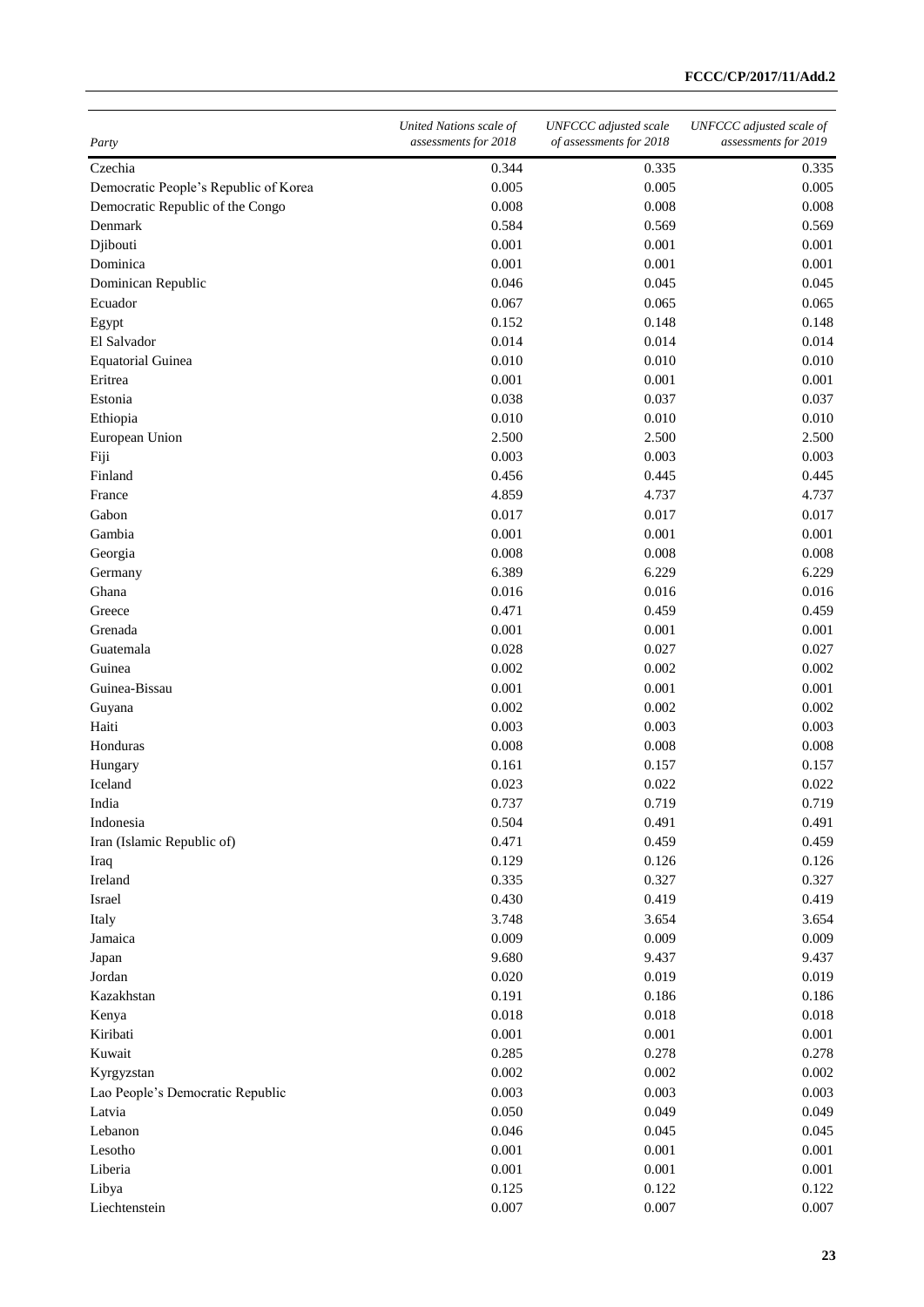## **FCCC/CP/2017/11/Add.2**

| Party                            | United Nations scale of<br>assessments for 2018 | UNFCCC adjusted scale<br>of assessments for 2018 | UNFCCC adjusted scale of<br>assessments for 2019 |
|----------------------------------|-------------------------------------------------|--------------------------------------------------|--------------------------------------------------|
| Lithuania                        | 0.072                                           | 0.070                                            | 0.070                                            |
| Luxembourg                       | 0.064                                           | 0.062                                            | 0.062                                            |
| Madagascar                       | 0.003                                           | 0.003                                            | 0.003                                            |
| Malawi                           | 0.002                                           | 0.002                                            | 0.002                                            |
| Malaysia                         | 0.322                                           | 0.314                                            | 0.314                                            |
| Maldives                         | 0.002                                           | 0.002                                            | 0.002                                            |
| Mali                             | 0.003                                           | 0.003                                            | 0.003                                            |
| Malta                            | 0.016                                           | 0.016                                            | 0.016                                            |
| Marshall Islands                 | 0.001                                           | 0.001                                            | 0.001                                            |
| Mauritania                       | 0.002                                           | 0.002                                            | 0.002                                            |
| Mauritius                        | 0.012                                           | 0.012                                            | 0.012                                            |
| Mexico                           | 1.435                                           | 1.399                                            | 1.399                                            |
| Micronesia (Federated States of) | 0.001                                           | 0.001                                            | 0.001                                            |
| Monaco                           | 0.010                                           | 0.010                                            | 0.010                                            |
| Mongolia                         | 0.005                                           | 0.005                                            | 0.005                                            |
| Montenegro                       | 0.004                                           | 0.004                                            | 0.004                                            |
| Morocco                          | 0.054                                           | 0.053                                            | 0.053                                            |
| Mozambique                       | 0.004                                           | 0.004                                            | 0.004                                            |
| Myanmar                          | 0.010                                           | 0.010                                            | 0.010                                            |
| Namibia                          | 0.010                                           | 0.010                                            | 0.010                                            |
|                                  | 0.001                                           |                                                  |                                                  |
| Nauru                            |                                                 | 0.001                                            | 0.001                                            |
| Nepal                            | 0.006                                           | 0.006                                            | 0.006                                            |
| Netherlands                      | 1.482                                           | 1.445                                            | 1.445                                            |
| New Zealand                      | 0.268                                           | 0.261                                            | 0.261                                            |
| Nicaragua                        | 0.004                                           | 0.004                                            | 0.004                                            |
| Niger                            | 0.002                                           | 0.002                                            | 0.002                                            |
| Nigeria                          | 0.209                                           | 0.204                                            | 0.204                                            |
| Niue                             | 0.001                                           | 0.001                                            | 0.001                                            |
| Norway                           | 0.849                                           | 0.828                                            | 0.828                                            |
| Oman                             | 0.113                                           | 0.110                                            | 0.110                                            |
| Pakistan                         | 0.093                                           | 0.091                                            | 0.091                                            |
| Palau                            | 0.001                                           | 0.001                                            | 0.001                                            |
| Panama                           | 0.034                                           | 0.033                                            | 0.033                                            |
| Papua New Guinea                 | 0.004                                           | 0.004                                            | 0.004                                            |
| Paraguay                         | 0.014                                           | 0.014                                            | 0.014                                            |
| Peru                             | 0.136                                           | 0.133                                            | 0.133                                            |
| Philippines                      | 0.165                                           | 0.161                                            | 0.161                                            |
| Poland                           | 0.841                                           | 0.820                                            | 0.820                                            |
| Portugal                         | 0.392                                           | 0.382                                            | 0.382                                            |
| Qatar                            | 0.269                                           | 0.262                                            | 0.262                                            |
| Republic of Korea                | 2.039                                           | 1.988                                            | 1.988                                            |
| Republic of Moldova              | 0.004                                           | 0.004                                            | 0.004                                            |
| Romania                          | 0.184                                           | 0.179                                            | 0.179                                            |
| Russian Federation               | 3.088                                           | 3.011                                            | 3.011                                            |
| Rwanda                           | 0.002                                           | 0.002                                            | 0.002                                            |
| Saint Kitts and Nevis            | 0.001                                           | 0.001                                            | 0.001                                            |
| Saint Lucia                      | 0.001                                           | 0.001                                            | 0.001                                            |
| Saint Vincent and the Grenadines | 0.001                                           | 0.001                                            | 0.001                                            |
| Samoa                            | 0.001                                           | 0.001                                            | 0.001                                            |
| San Marino                       | 0.003                                           | 0.003                                            | 0.003                                            |
| Sao Tome and Principe            | 0.001                                           | 0.001                                            | 0.001                                            |
| Saudi Arabia                     | 1.146                                           | 1.117                                            | 1.117                                            |
| Senegal                          | 0.005                                           | 0.005                                            | 0.005                                            |
| Serbia                           | 0.032                                           | 0.031                                            | 0.031                                            |
| Seychelles                       | 0.001                                           | 0.001                                            | 0.001                                            |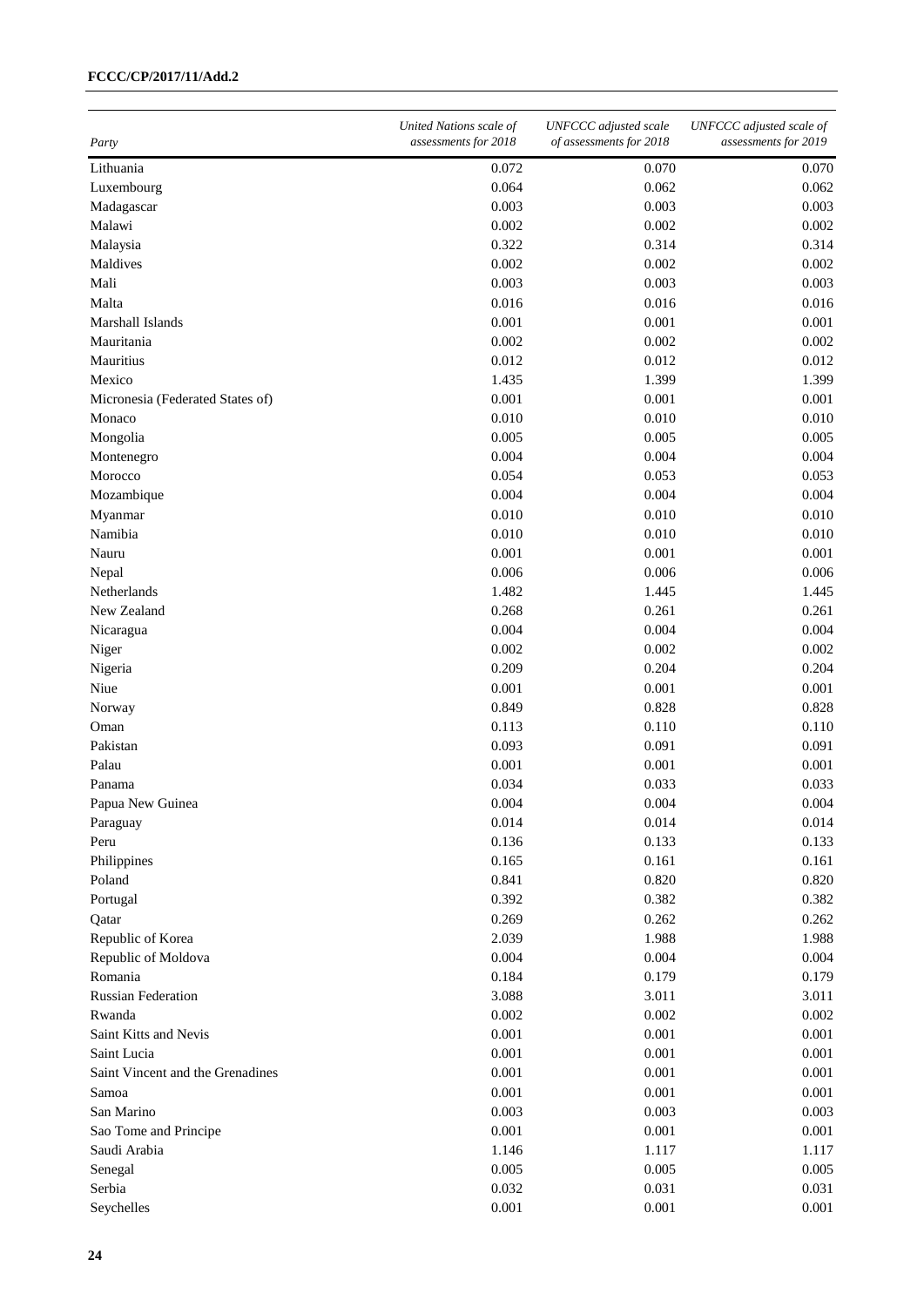| Party                                                   | United Nations scale of<br>assessments for 2018 | <b>UNFCCC</b> adjusted scale<br>of assessments for 2018 | UNFCCC adjusted scale of<br>assessments for 2019 |
|---------------------------------------------------------|-------------------------------------------------|---------------------------------------------------------|--------------------------------------------------|
| Sierra Leone                                            | 0.001                                           | 0.001                                                   | 0.001                                            |
| Singapore                                               | 0.447                                           | 0.436                                                   | 0.436                                            |
| Slovakia                                                | 0.160                                           | 0.156                                                   | 0.156                                            |
| Slovenia                                                | 0.084                                           | 0.082                                                   | 0.082                                            |
| Solomon Islands                                         | 0.001                                           | 0.001                                                   | 0.001                                            |
| Somalia                                                 | 0.001                                           | 0.001                                                   | 0.001                                            |
| South Africa                                            | 0.364                                           | 0.355                                                   | 0.355                                            |
| South Sudan                                             | 0.003                                           | 0.003                                                   | 0.003                                            |
| Spain                                                   | 2.443                                           | 2.382                                                   | 2.382                                            |
| Sri Lanka                                               | 0.031                                           | 0.030                                                   | 0.030                                            |
| <b>State of Palestine</b>                               | 0.007                                           | 0.007                                                   | 0.007                                            |
| Sudan                                                   | 0.010                                           | 0.010                                                   | 0.010                                            |
| Suriname                                                | 0.006                                           | 0.006                                                   | 0.006                                            |
| Swaziland                                               | 0.002                                           | 0.002                                                   | 0.002                                            |
| Sweden                                                  | 0.956                                           | 0.932                                                   | 0.932                                            |
| Switzerland                                             | 1.140                                           | 1.111                                                   | 1.111                                            |
| Syrian Arab Republic                                    | 0.024                                           | 0.023                                                   | 0.023                                            |
| Tajikistan                                              | 0.004                                           | 0.004                                                   | 0.004                                            |
| Thailand                                                | 0.291                                           | 0.284                                                   | 0.284                                            |
| The former Yugoslav Republic of Macedonia               | 0.007                                           | 0.007                                                   | 0.007                                            |
| Timor-Leste                                             | 0.003                                           | 0.003                                                   | 0.003                                            |
| Togo                                                    | 0.001                                           | 0.001                                                   | 0.001                                            |
| Tonga                                                   | 0.001                                           | 0.001                                                   | 0.001                                            |
| Trinidad and Tobago                                     | 0.034                                           | 0.033                                                   | 0.033                                            |
| Tunisia                                                 | 0.028                                           | 0.027                                                   | 0.027                                            |
| Turkey                                                  | 1.018                                           | 0.992                                                   | 0.992                                            |
| Turkmenistan                                            | 0.026                                           | 0.025                                                   | 0.025                                            |
| Tuvalu                                                  | 0.001                                           | 0.001                                                   | 0.001                                            |
| Uganda                                                  | 0.009                                           | 0.009                                                   | 0.009                                            |
| Ukraine                                                 | 0.103                                           | 0.100                                                   | 0.100                                            |
| <b>United Arab Emirates</b>                             | 0.604                                           | 0.589                                                   | 0.589                                            |
| United Kingdom of Great Britain and<br>Northern Ireland | 4.463                                           | 4.351                                                   | 4.351                                            |
| United Republic of Tanzania                             | 0.010                                           | 0.010                                                   | 0.010                                            |
| United States of America                                | 22.000                                          | 21.448                                                  | 21.448                                           |
| Uruguay                                                 | 0.079                                           | 0.077                                                   | 0.077                                            |
| Uzbekistan                                              | 0.023                                           | 0.022                                                   | 0.022                                            |
| Vanuatu                                                 | 0.001                                           | 0.001                                                   | 0.001                                            |
| Venezuela (Bolivarian Republic of)                      | 0.571                                           | 0.557                                                   | 0.557                                            |
| Viet Nam                                                | 0.058                                           | 0.057                                                   | 0.057                                            |
| Yemen                                                   | 0.010                                           | 0.010                                                   | 0.010                                            |
| Zambia                                                  | 0.007                                           | 0.007                                                   | 0.007                                            |
| Zimbabwe                                                | 0.004                                           | 0.004                                                   | 0.004                                            |
| <b>Total</b>                                            | 102.509                                         | 100.000                                                 | 100.000                                          |

<sup>a</sup> Pursuant to decision 15/CP.1, annex I, paragraph 7(a), the UNFCCC scale of indicative contributions may be adjusted following the adoption by the United Nations General Assembly of the United Nations scale of assessments for the period 2019–2021.

> *12th plenary meeting 17 November 2017*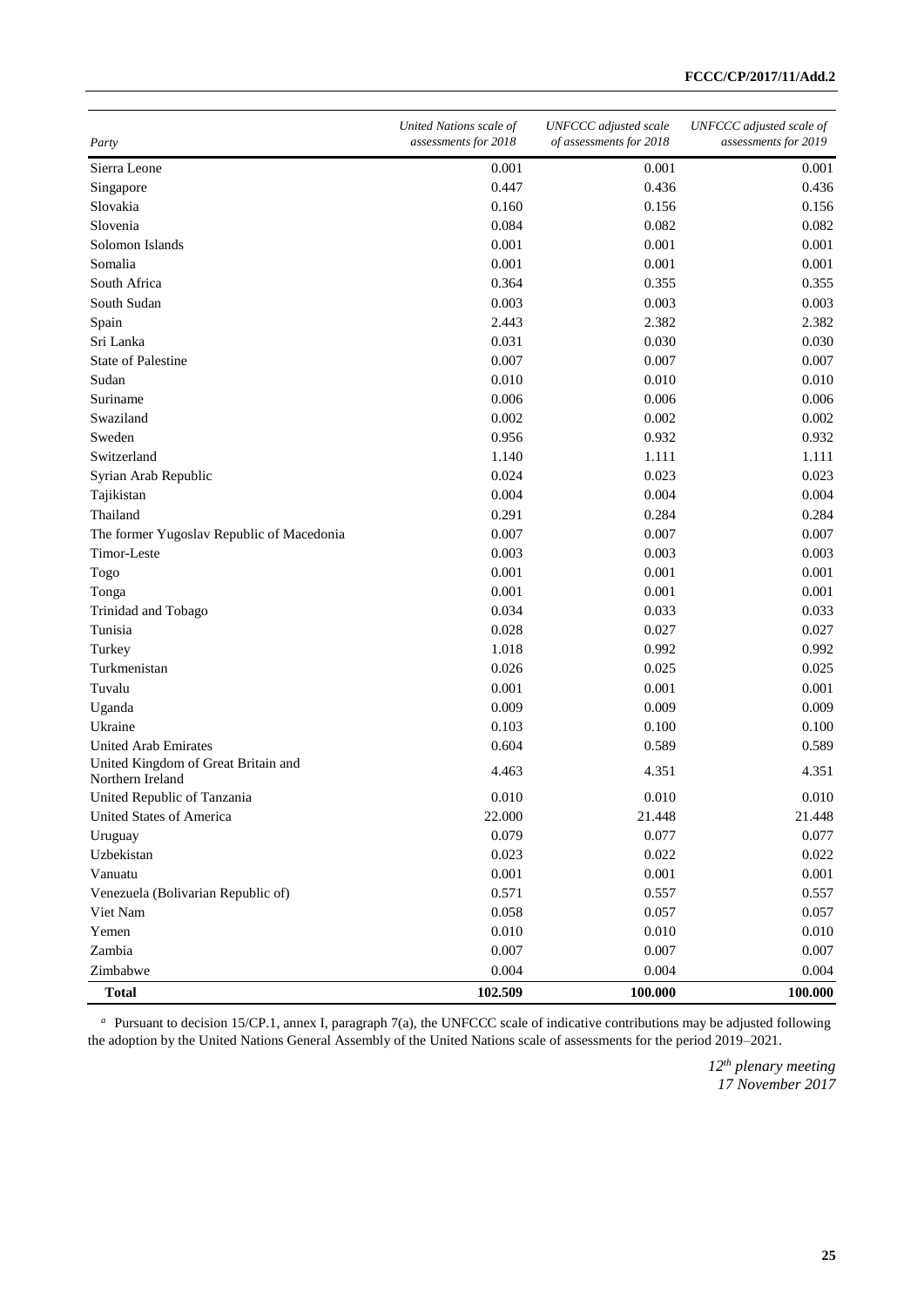# **Decision 22/CP.23**

# **Dates and venues of future sessions**

*The Conference of the Parties*,

*Recalling* Article 7, paragraph 4, of the Convention,

*Also recalling* United Nations General Assembly resolution 40/243 of 18 December 1985 on the pattern of conferences,

*Further recalling* rule 22, paragraph 1, of the draft rules of procedure being applied regarding the rotation of the office of President among the five regional groups,

*Recalling* rule 3 of the draft rules of procedure being applied, which provides that the sessions of the Conference of the Parties shall take place at the seat of the secretariat unless the Conference of the Parties decides otherwise or other appropriate arrangements are made by the secretariat in consultation with Parties,

*Also recalling* decision 24/CP.22, paragraphs 7–11, regarding the acceptance of the offer of the Government of Poland to host the sessions taking place in the second sessional period of 2018, from 3 to 14 December,

# **I. Dates and venues of future sessions**

## **A. 2018**

1. *Notes* that, in keeping with the principle of rotation among the regional groups, the President to be elected at the sessions to be held from 3 to 14 December 2018 would come from the Eastern European States;

2. *Expresses its appreciation* for the nomination received from the Eastern European States of Mr. Jan Szyszko to serve as President at the sessions referred to in paragraph 1 above;

3. *Notes* the decision of the Government of Poland to host the sessions referred to in paragraph 1 above in Katowice;

4. *Reiterates its request* to the Executive Secretary to make the necessary arrangements for convening the sessions referred to in paragraph 1 above;

## **B. 2019**

5. *Notes* that, in keeping with the principle of rotation among the regional groups, the President to be elected at the sessions to be held from 11 to 22 November 2019 would come from the Latin American and Caribbean States;

6. *Invites* Parties to undertake further consultations on the hosting of the sessions referred to in paragraph 5 above;

7. *Requests* the Subsidiary Body for Implementation, at its forty-eighth session (April– May 2018), to consider the issue of the host of the sessions referred to in paragraph 5 above and to recommend a draft decision on the matter for consideration and adoption by the Conference of the Parties at its twenty-fourth session (December 2018);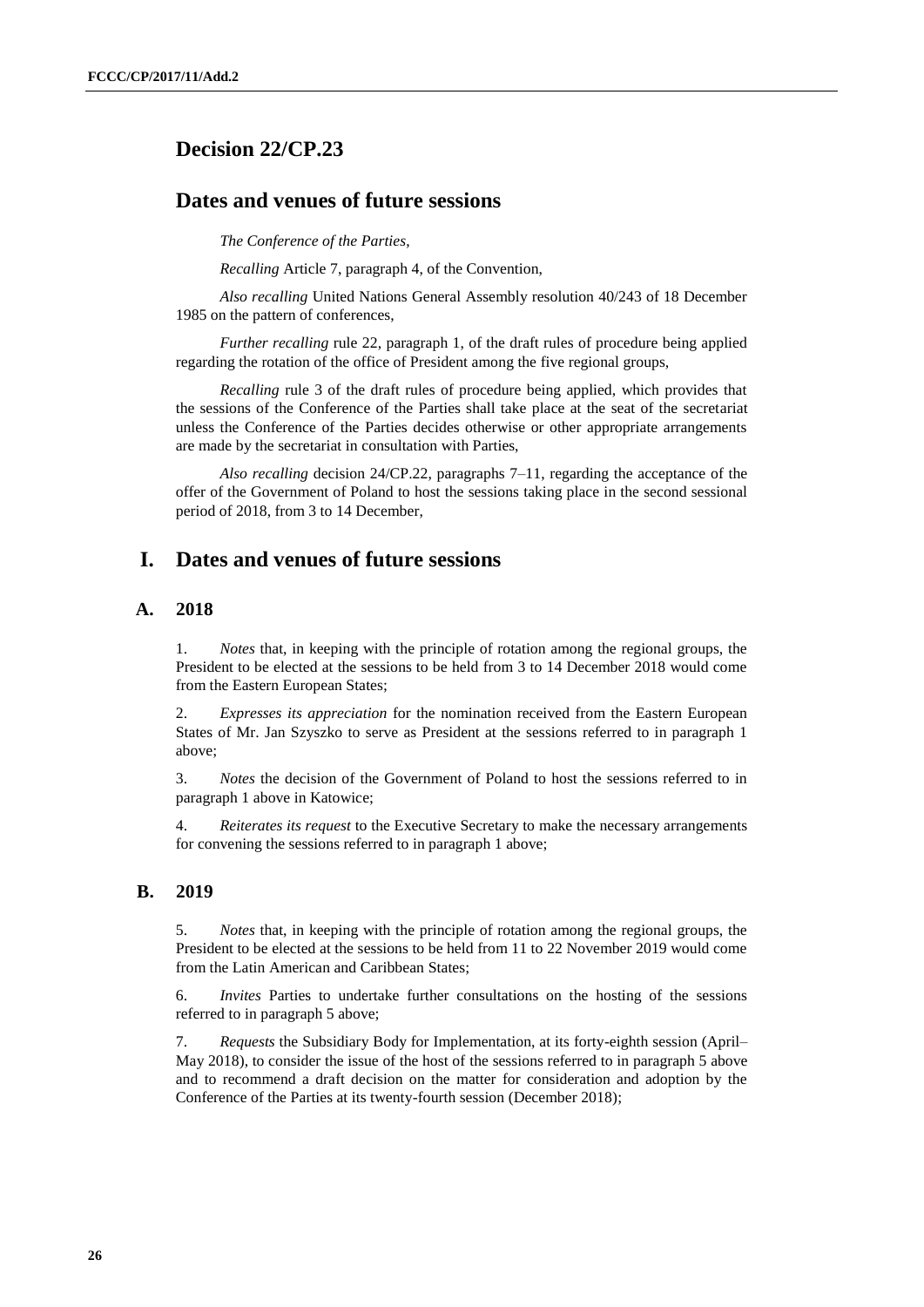## **C. 2020**

8. *Notes* that, in keeping with the principle of rotation among the regional groups, the President to be elected at the sessions to be held from 9 to 20 November 2020 would come from the Western European and other States;

9. *Invites* Parties to undertake further consultations on the hosting of the sessions referred to in paragraph 8 above;

10. *Requests* the Subsidiary Body for Implementation, at its forty-eighth session, to consider the issue of the host of the sessions referred to in paragraph 8 above and to recommend a draft decision on the matter for consideration and adoption by the Conference of the Parties at its twenty-fourth session;

# **II. Calendar of meetings of the Convention, Kyoto Protocol and Paris Agreement bodies**

- 11. *Decides* to adopt the following dates for the sessional periods in 2022:
	- (a) First sessional period: Monday, 6 June, to Thursday, 16 June;
	- (b) Second sessional period: Monday, 7 November, to Friday, 18 November.

*13th plenary meeting 18 November 2017*